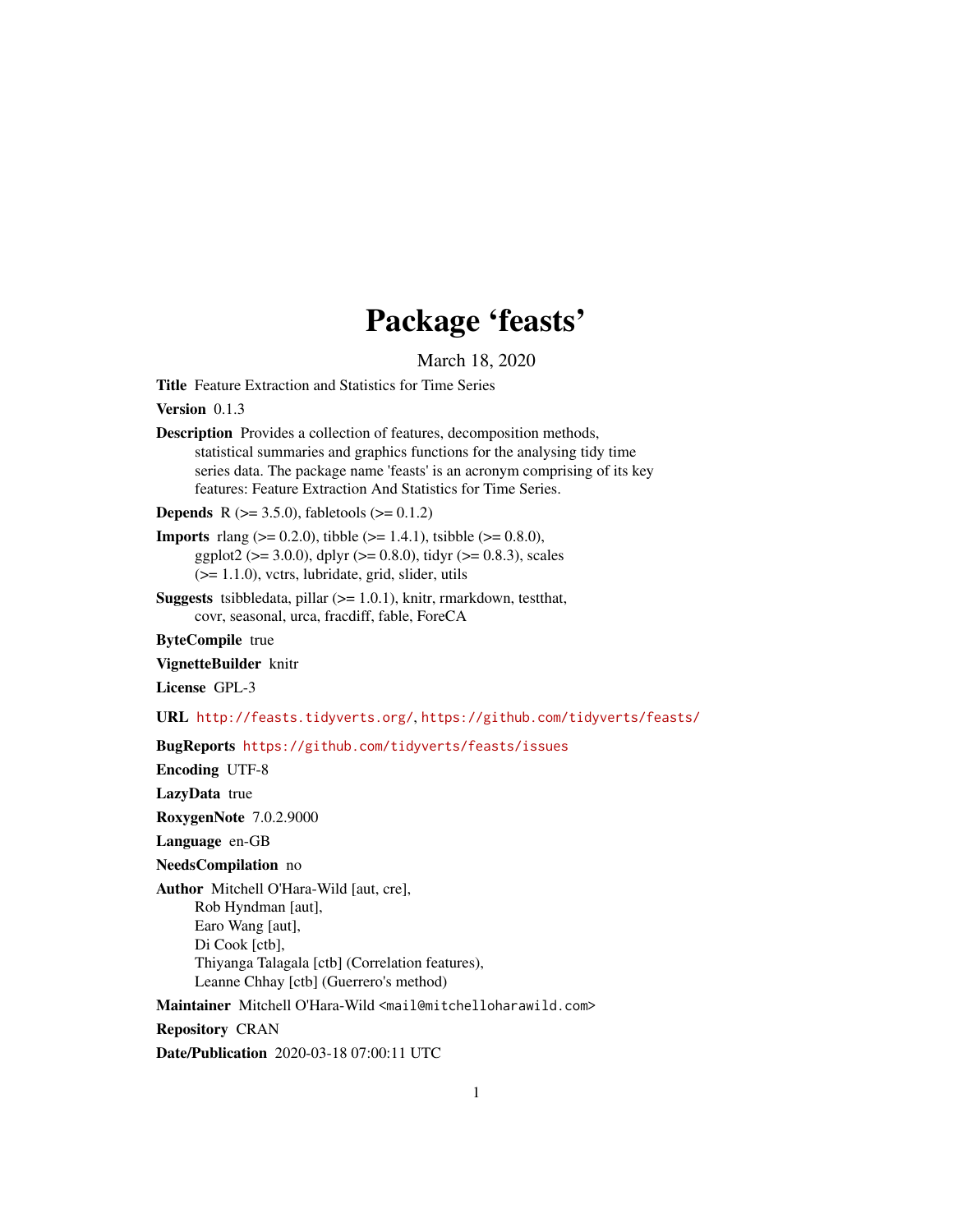### <span id="page-1-0"></span>R topics documented:

|                                                                                                        | -5                        |
|--------------------------------------------------------------------------------------------------------|---------------------------|
| classical decomposition $\ldots \ldots \ldots \ldots \ldots \ldots \ldots \ldots \ldots \ldots \ldots$ | 5                         |
|                                                                                                        | 6                         |
|                                                                                                        | $\overline{7}$            |
|                                                                                                        | 8                         |
|                                                                                                        | $\overline{\phantom{0}}8$ |
|                                                                                                        | 9                         |
|                                                                                                        |                           |
|                                                                                                        |                           |
|                                                                                                        |                           |
|                                                                                                        |                           |
|                                                                                                        |                           |
|                                                                                                        |                           |
|                                                                                                        |                           |
|                                                                                                        |                           |
|                                                                                                        |                           |
|                                                                                                        |                           |
|                                                                                                        |                           |
|                                                                                                        |                           |
|                                                                                                        |                           |
|                                                                                                        |                           |
|                                                                                                        |                           |
|                                                                                                        |                           |
|                                                                                                        |                           |
|                                                                                                        |                           |
|                                                                                                        | 26                        |

feasts-package *feasts: Feature Extraction and Statistics for Time Series*

#### Description

Provides a collection of features, decomposition methods, statistical summaries and graphics functions for the analysing tidy time series data. The package name 'feasts' is an acronym comprising of its key features: Feature Extraction And Statistics for Time Series.

#### Author(s)

Maintainer: Mitchell O'Hara-Wild <mail@mitchelloharawild.com>

Authors:

- Rob Hyndman
- Earo Wang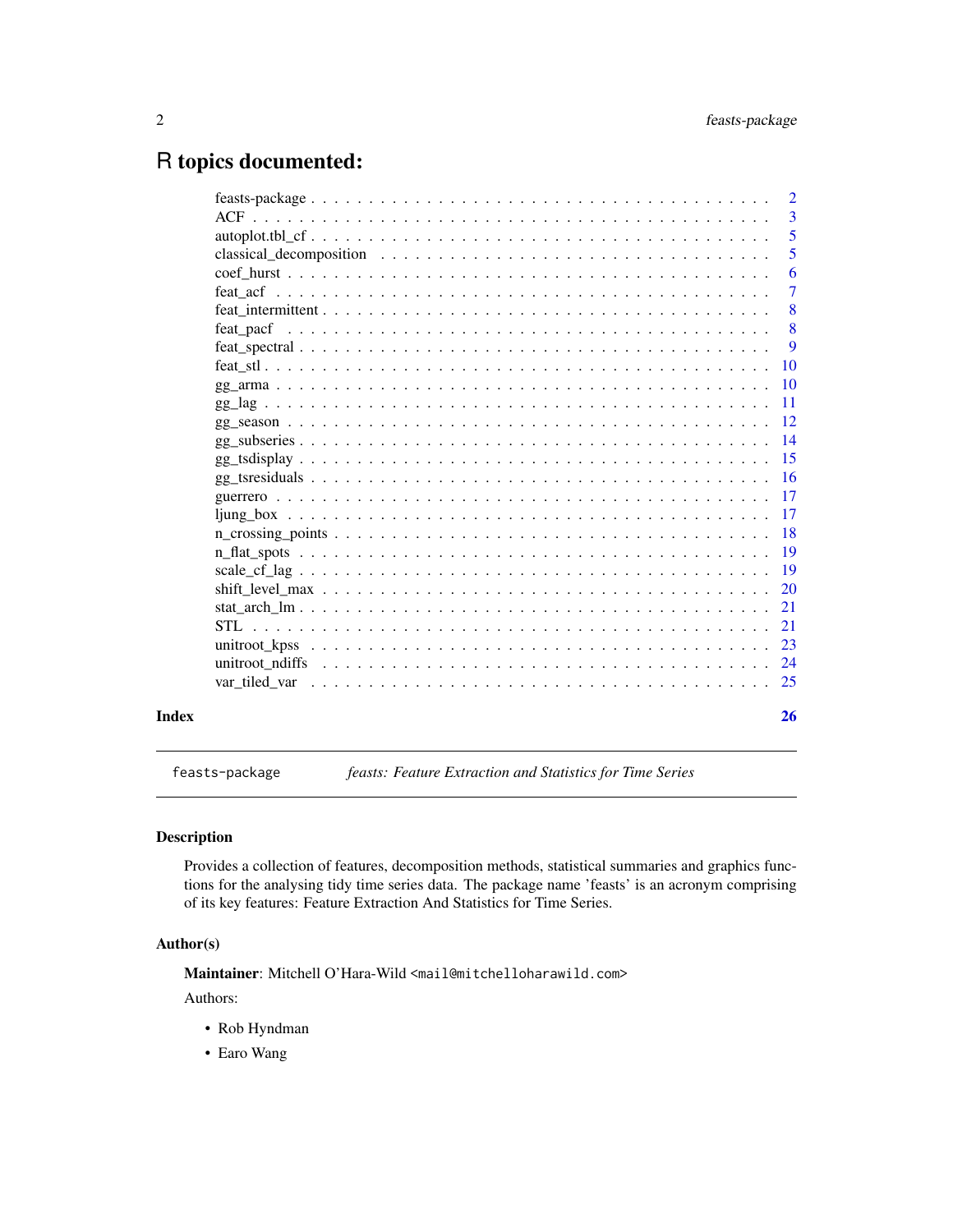#### <span id="page-2-0"></span> $ACF$  3

Other contributors:

- Di Cook [contributor]
- Thiyanga Talagala (Correlation features) [contributor]
- Leanne Chhay (Guerrero's method) [contributor]

#### See Also

Useful links:

- <http://feasts.tidyverts.org/>
- <https://github.com/tidyverts/feasts/>
- Report bugs at <https://github.com/tidyverts/feasts/issues>

<span id="page-2-1"></span>ACF *(Partial) Autocorrelation and Cross-Correlation Function Estimation*

#### <span id="page-2-2"></span>Description

The function ACF computes an estimate of the autocorrelation function of a (possibly multivariate) tsibble. Function PACF computes an estimate of the partial autocorrelation function of a (possibly multivariate) tsibble. Function CCF computes the cross-correlation or cross-covariance of two columns from a tsibble.

#### Usage

```
ACF(
  .data,
  ...,
  lag_max = NULL,demean = TRUE,
  type = c("correlation", "covariance", "partial")
\mathcal{L}PACF(.data, ..., lag_max = NULL)
CCF(.data, ..., lag_max = NULL, type = c("correlation", "covariance"))
```
#### Arguments

| .data    | A tsibble                                                                                                                                                                                                                              |
|----------|----------------------------------------------------------------------------------------------------------------------------------------------------------------------------------------------------------------------------------------|
| $\cdots$ | The column(s) from the tsibble used to compute the ACF, PACF or CCF.                                                                                                                                                                   |
| lag_max  | maximum lag at which to calculate the acf. Default is $10*log10(N/m)$ where N<br>is the number of observations and m the number of series. Will be automatically<br>limited to one less than the number of observations in the series. |
| demean   | logical. Should the covariances be about the sample means?                                                                                                                                                                             |
|          |                                                                                                                                                                                                                                        |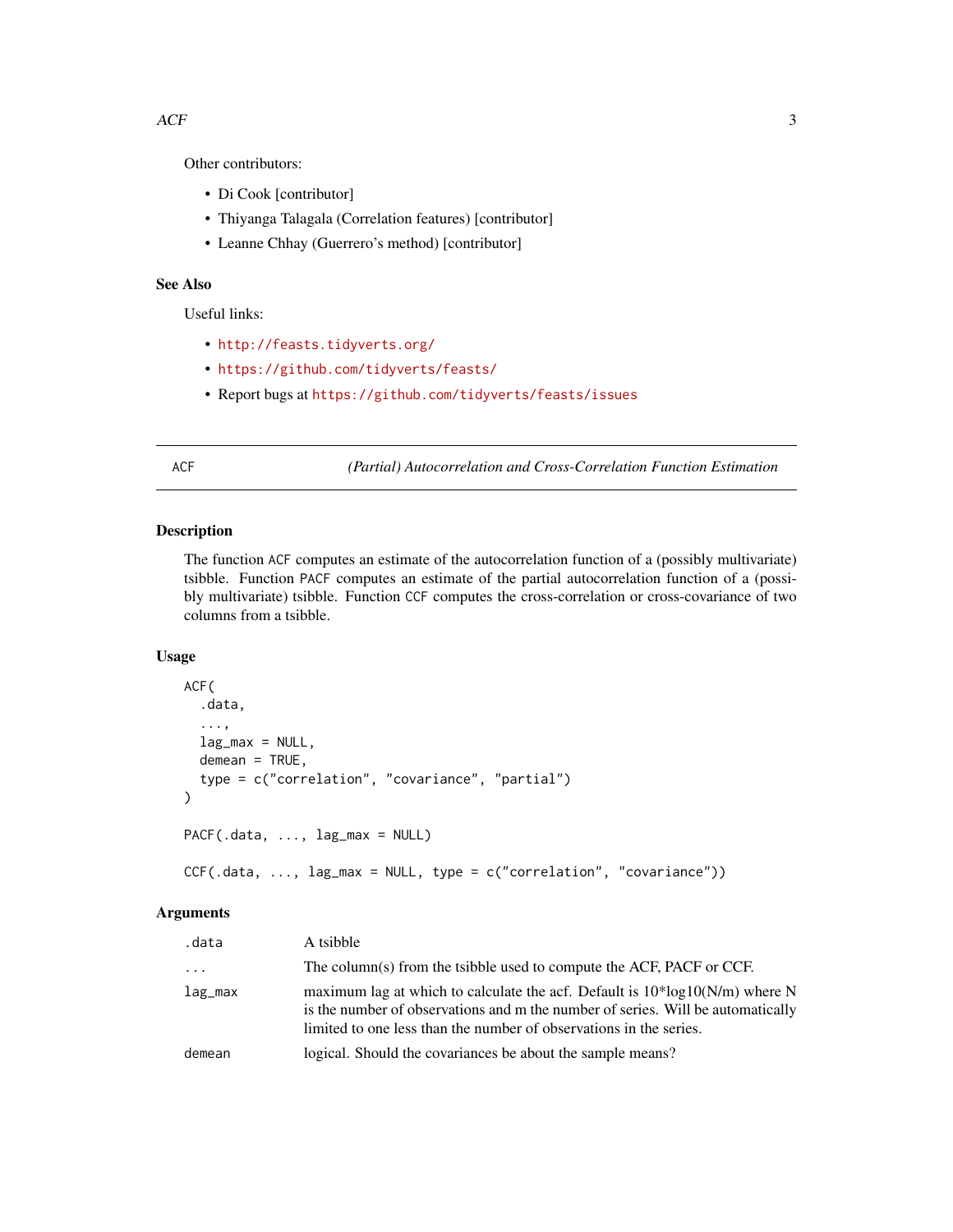<span id="page-3-0"></span>type character string giving the type of acf to be computed. Allowed values are "correlation" (the default), "covariance" or "partial". Will be partially matched.

#### Details

The functions improve the [acf](#page-0-0), [pacf](#page-0-0) and [ccf](#page-0-0) functions. The main differences are that ACF does not plot a spike at lag 0 when type=="correlation" (which is redundant) and the horizontal axes show lags in time units rather than seasonal units.

The resulting tables from these functions can also be plotted using [autoplot.tbl\\_cf\(\)](#page-4-1).

#### Value

The ACF, PACF and CCF functions return objects of class "tbl\_cf", which is a tsibble containing the correlations computed.

#### Author(s)

Mitchell O'Hara-Wild and Rob J Hyndman

#### References

Hyndman, R.J. (2015). Discussion of "High-dimensional autocovariance matrices and optimal linear prediction". *Electronic Journal of Statistics*, 9, 792-796.

McMurry, T. L., & Politis, D. N. (2010). Banded and tapered estimates for autocovariance matrices and the linear process bootstrap. *Journal of Time Series Analysis*, 31(6), 471-482.

#### See Also

[acf](#page-0-0), [pacf](#page-0-0), [ccf](#page-0-0)

#### Examples

```
library(tsibble)
library(tsibbledata)
library(dplyr)
vic_elec %>% ACF(Temperature)
vic_elec %>% ACF(Temperature) %>% autoplot()
vic_elec %>% PACF(Temperature)
vic_elec %>% PACF(Temperature) %>% autoplot()
global_economy %>%
 filter(Country == "Australia") %>%
 CCF(GDP, Population)
global_economy %>%
 filter(Country == "Australia") %>%
```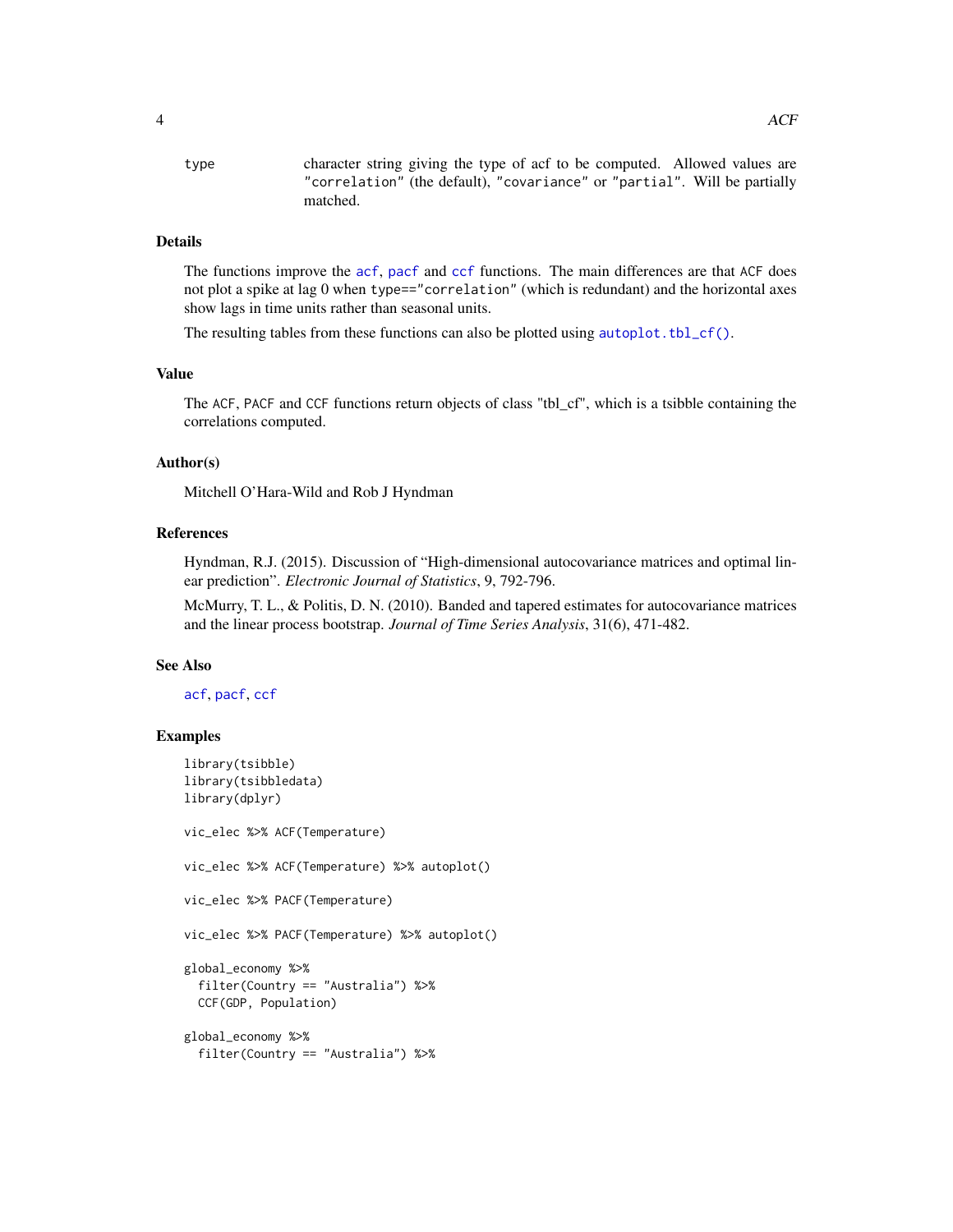```
CCF(GDP, Population) %>%
autoplot()
```
<span id="page-4-1"></span>autoplot.tbl\_cf *Auto- and Cross- Covariance and -Correlation plots*

#### Description

Produces an appropriate plot for the result of [ACF\(\)](#page-2-1), [PACF\(\)](#page-2-2), or [CCF\(\)](#page-2-2).

#### Usage

```
## S3 method for class 'tbl_cf'
autoplot(object, level = 95, ...)
```
#### Arguments

| object  | A tbl cf object (the result $ACF()$ , $PACF()$ , or $CCF()$ ). |
|---------|----------------------------------------------------------------|
| level   | The level of confidence for the blue dashed lines.             |
| $\cdot$ | Unused.                                                        |

#### Value

A ggplot object showing the correlations.

classical\_decomposition

*Classical Seasonal Decomposition by Moving Averages*

#### Description

Decompose a time series into seasonal, trend and irregular components using moving averages. Deals with additive or multiplicative seasonal component.

#### Usage

```
classical_decomposition(formula, type = c("additive", "multiplicative"), ...)
```
#### Arguments

| formula                 | Decomposition specification (see "Specials" section). |
|-------------------------|-------------------------------------------------------|
| type                    | The type of seasonal component. Can be abbreviated.   |
| $\cdot$ $\cdot$ $\cdot$ | Other arguments passed to \link[stats]{decompose}.    |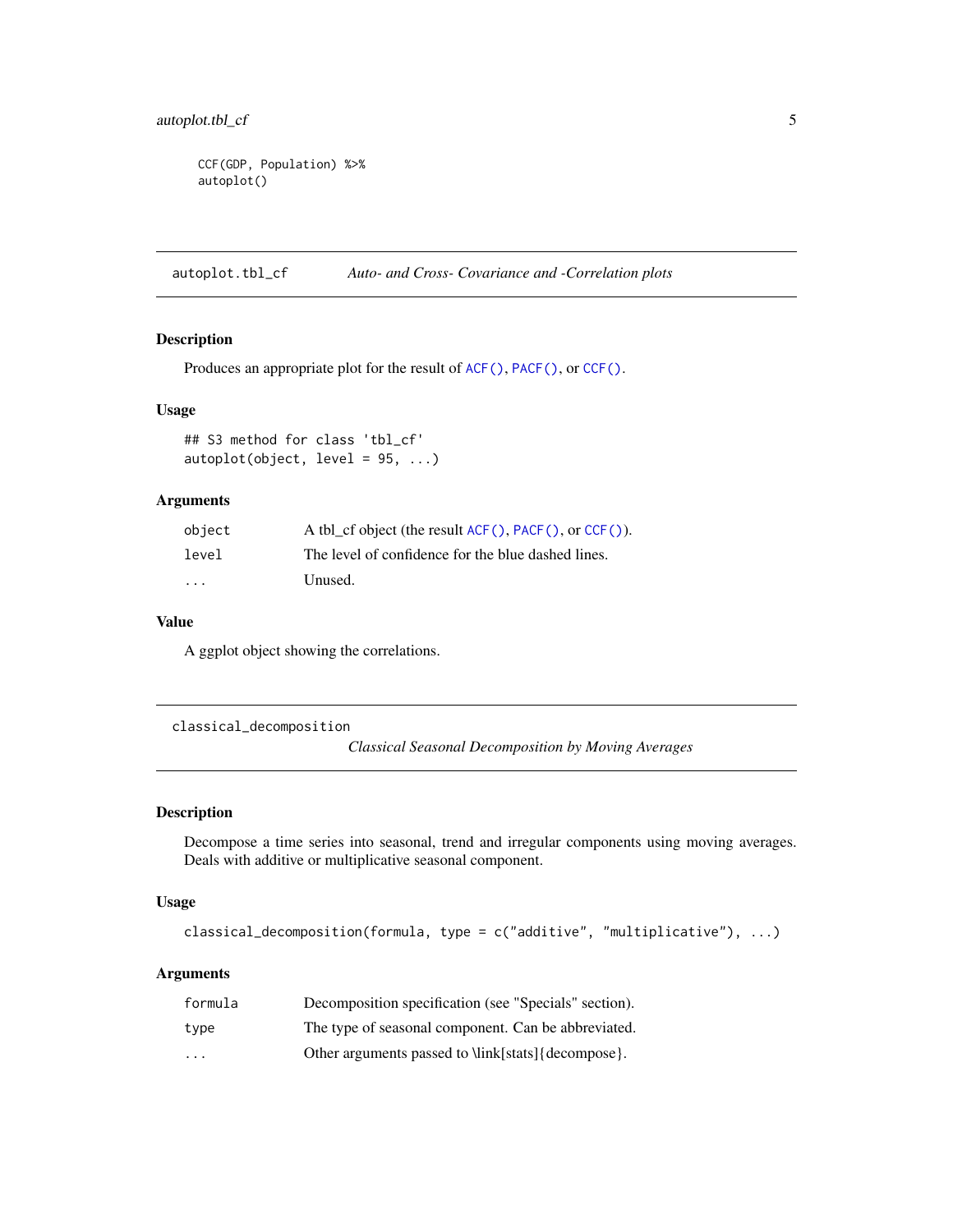#### <span id="page-5-0"></span>Details

The additive model used is:

$$
Y_t = T_t + S_t + e_t
$$

The multiplicative model used is:

 $Y_t = T_t S_t e_t$ 

The function first determines the trend component using a moving average (if filter is NULL, a symmetric window with equal weights is used), and removes it from the time series. Then, the seasonal figure is computed by averaging, for each time unit, over all periods. The seasonal figure is then centered. Finally, the error component is determined by removing trend and seasonal figure (recycled as needed) from the original time series.

This only works well if x covers an integer number of complete periods.

#### Value

A [fabletools::dable\(\)](#page-0-0) containing the decomposed trend, seasonality and remainder from the classical decomposition.

#### Specials

season: The season special is used to specify seasonal attributes of the decomposition.

season(period = NULL)

period The periodic nature of the seasonality. This can be either a number indicating the number of observations in each sea

#### Examples

```
as_tsibble(USAccDeaths) %>%
 model(classical_decomposition(value)) %>%
 components()
as_tsibble(USAccDeaths) %>%
 model(classical_decomposition(value ~ season(12), type = "mult")) %>%
 components()
```
coef\_hurst *Hurst coefficient*

#### **Description**

Computes the Hurst coefficient indicating the level of fractional differencing of a time series.

#### Usage

coef\_hurst(x)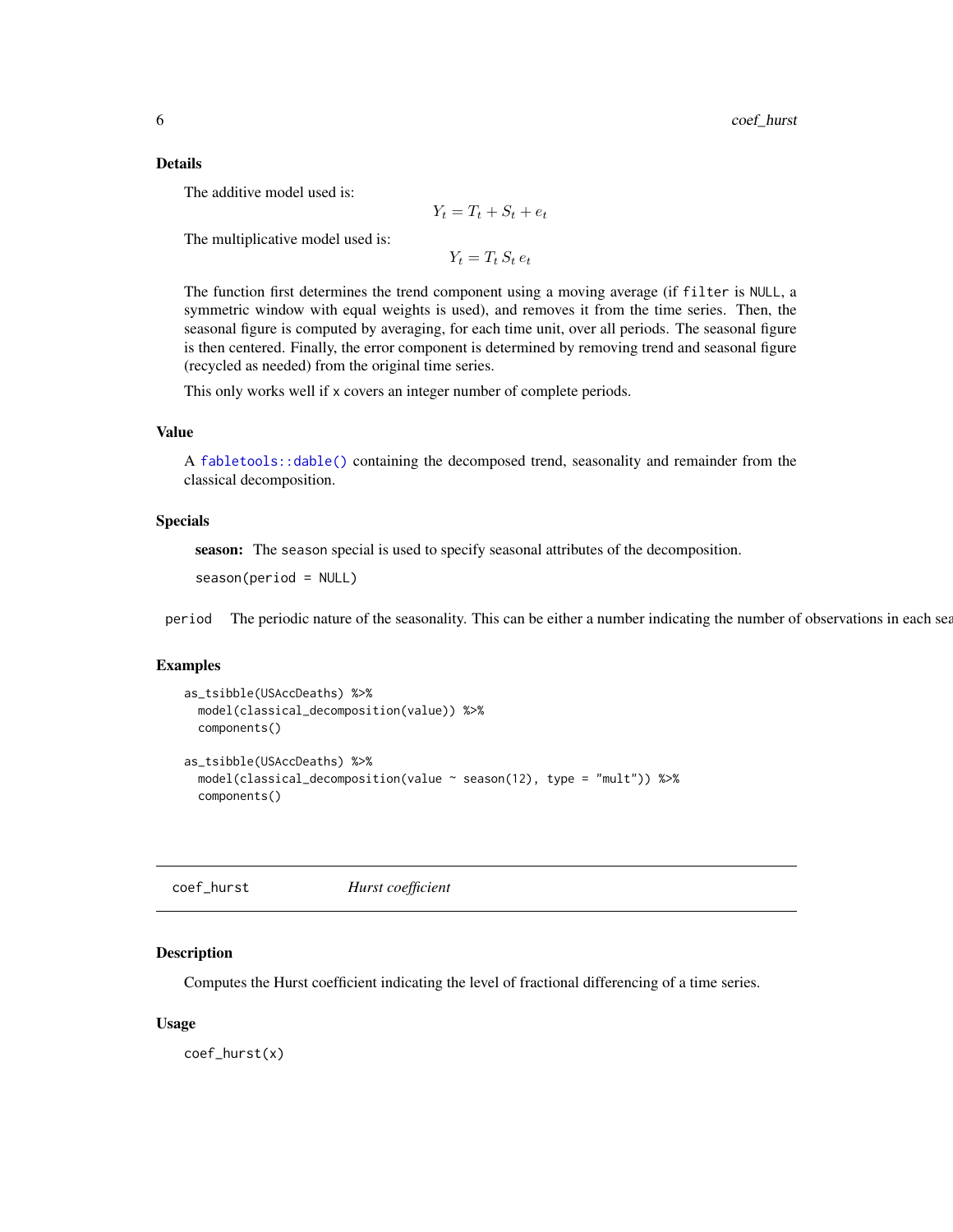#### <span id="page-6-0"></span>feat\_acf 7

#### Arguments

x a vector. If missing values are present, the largest contiguous portion of the vector is used.

#### Value

A numeric value.

#### Author(s)

Rob J Hyndman

feat\_acf *Autocorrelation-based features*

#### Description

Computes various measures based on autocorrelation coefficients of the original series, first-differenced series and second-differenced series

#### Usage

 $feat\_acf(x, .period = 1, lag\_max = NULL, . . .)$ 

#### Arguments

| x       | a univariate time series                                                                                                        |
|---------|---------------------------------------------------------------------------------------------------------------------------------|
| .period | The seasonal period (optional)                                                                                                  |
| lag_max | maximum lag at which to calculate the acf. The default is max(.period, 10L)<br>for feat_acf, and max(.period, 5L) for feat_pacf |
| .       | Further arguments passed to stats:: $act()$ or stats:: $part()$                                                                 |

#### Value

A vector of 6 values: first autocorrelation coefficient and sum of squared of first ten autocorrelation coefficients of original series, first-differenced series, and twice-differenced series. For seasonal data, the autocorrelation coefficient at the first seasonal lag is also returned.

#### Author(s)

Thiyanga Talagala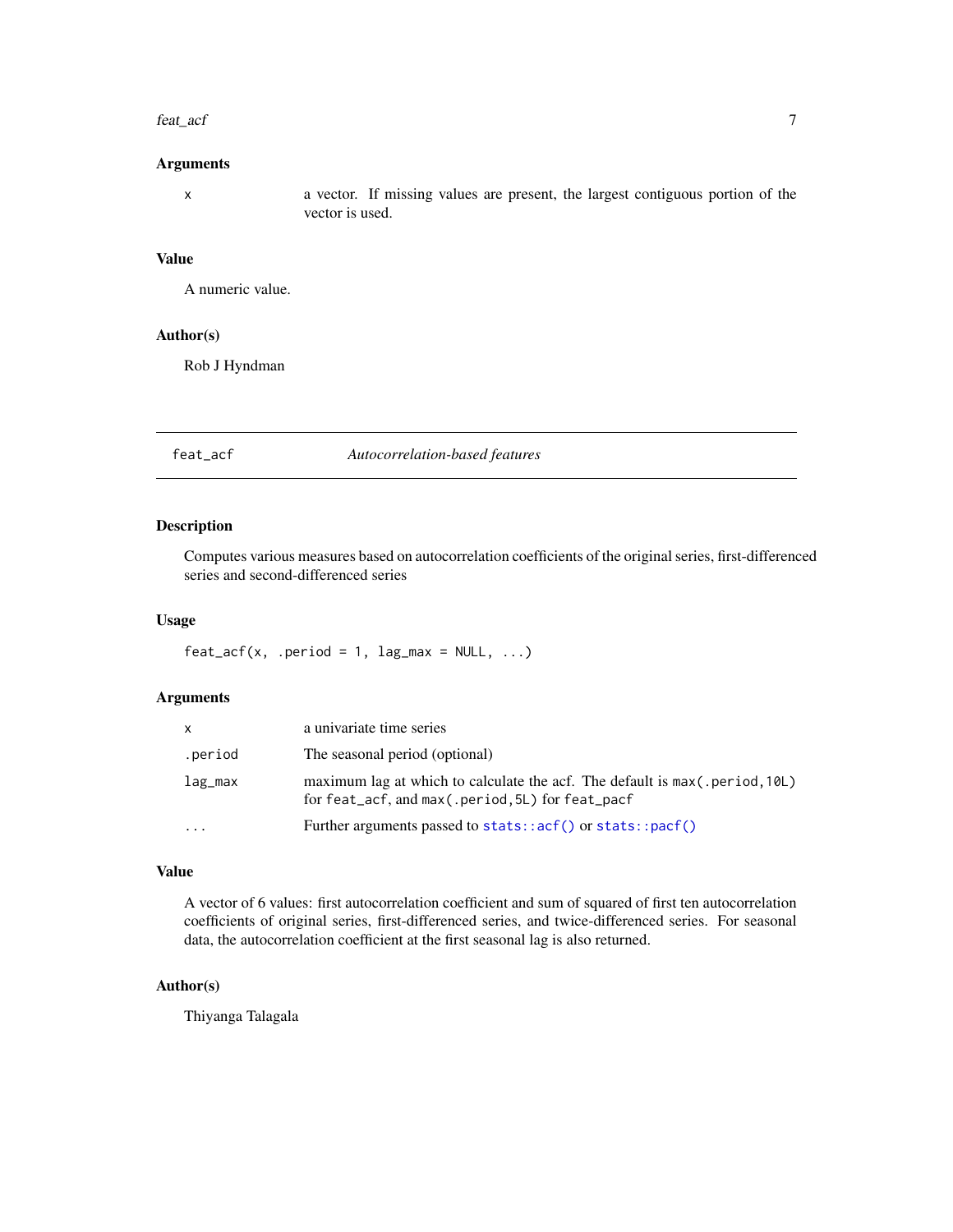<span id="page-7-0"></span>Computes various measures that can indicate the presence and structures of intermittent data.

#### Usage

feat\_intermittent(x)

#### Arguments

x A vector to extract features from.

#### Value

A vector of named features:

- zero\_run\_mean: The average interval between non-zero observations
- nonzero\_squared\_cv: The squared coefficient of variation of non-zero observations
- zero\_start\_prop: The proportion of data which starts with zero
- zero\_end\_prop: The proportion of data which ends with zero

#### References

Kostenko, A. V., & Hyndman, R. J. (2006). A note on the categorization of demand patterns. *Journal of the Operational Research Society*, 57(10), 1256-1257.

feat\_pacf *Partial autocorrelation-based features*

#### Description

Computes various measures based on partial autocorrelation coefficients of the original series, firstdifferenced series and second-differenced series.

#### Usage

 $feat\_pacf(x, .period = 1, lag\_max = NULL, . . .)$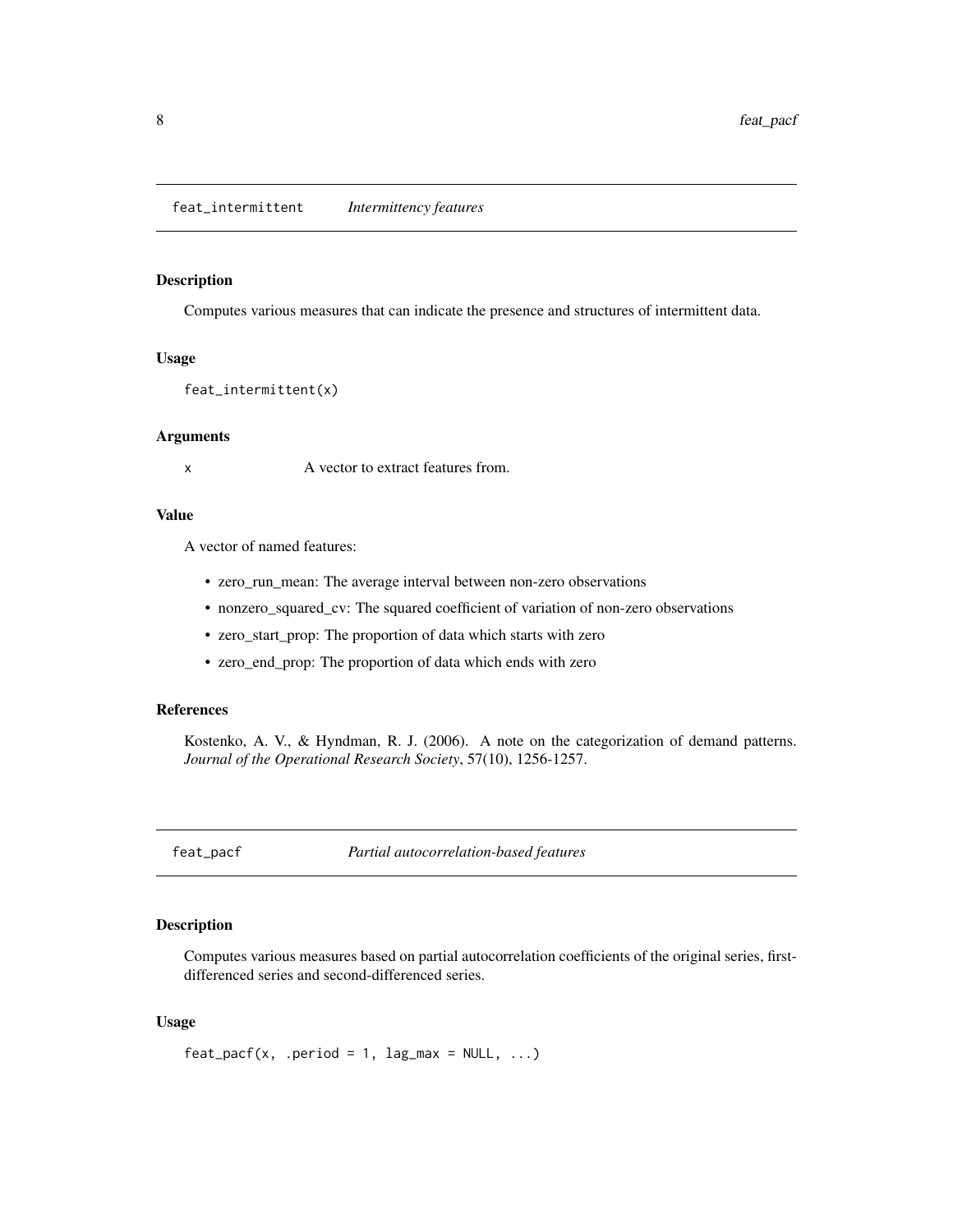#### <span id="page-8-0"></span>feat\_spectral 9

#### Arguments

| X        | a univariate time series                                                                                                        |
|----------|---------------------------------------------------------------------------------------------------------------------------------|
| .period  | The seasonal period (optional)                                                                                                  |
| lag_max  | maximum lag at which to calculate the acf. The default is max(.period, 10L)<br>for feat_acf, and max(.period, 5L) for feat_pacf |
| $\cdots$ | Further arguments passed to stats::acf() or stats::pacf()                                                                       |

#### Value

A vector of 3 values: Sum of squared of first 5 partial autocorrelation coefficients of the original series, first differenced series and twice-differenced series. For seasonal data, the partial autocorrelation coefficient at the first seasonal lag is also returned.

#### Author(s)

Thiyanga Talagala

feat\_spectral *Spectral features of a time series*

#### Description

Computes the spectral entropy of a time series

#### Usage

```
feat\_spectral(x, .period = 1, . . .)
```
#### Arguments

|         | a univariate time series                         |
|---------|--------------------------------------------------|
| .period | The seasonal period.                             |
| $\cdot$ | Further arguments for ForeCA::spectral_entropy() |

#### Value

A numeric value.

#### Author(s)

Rob J Hyndman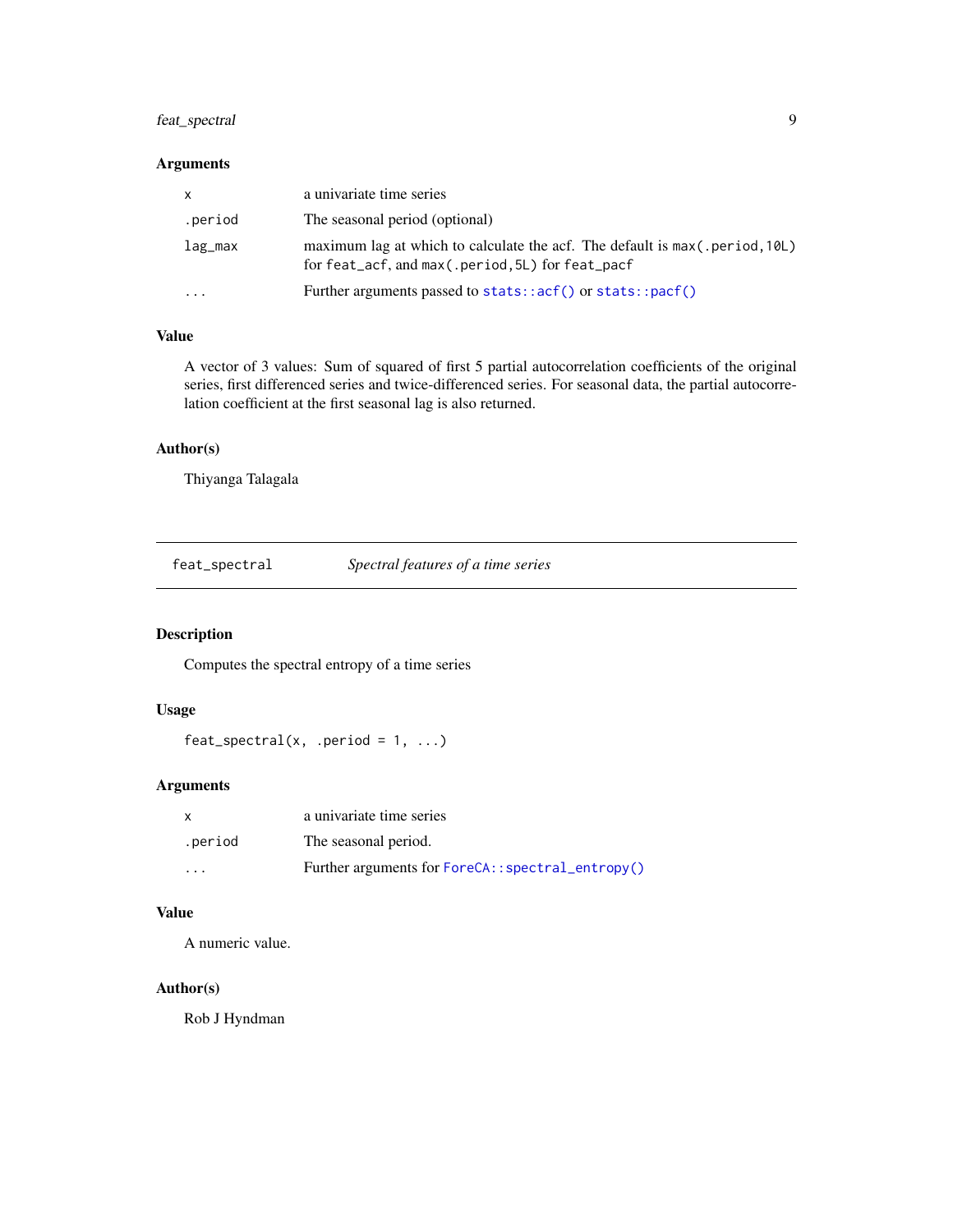<span id="page-9-0"></span>

Computes a variety of measures extracted from an STL decomposition of the time series. This includes details about the strength of trend and seasonality.

#### Usage

 $feat\_stl(x, .period, s.window = 13, . . .)$ 

#### Arguments

| x                       | A vector to extract features from.                          |
|-------------------------|-------------------------------------------------------------|
| .period                 | The period of the seasonality.                              |
| s.window                | The seasonal window of the data (passed to $stats::stl()$ ) |
| $\cdot$ $\cdot$ $\cdot$ | Further arguments passed to $stats::stl()$                  |

#### Value

A vector of numeric features from a STL decomposition.

#### See Also

[Forecasting Principle and Practices: Measuring strength of trend and seasonality](https://otexts.com/fpp3/seasonal-strength.html)

gg\_arma *Plot characteristic ARMA roots*

#### Description

Produces a plot of the inverse AR and MA roots of an ARIMA model. Inverse roots outside the unit circle are shown in red.

#### Usage

gg\_arma(data)

#### Arguments

data A mable containing models with AR and/or MA roots.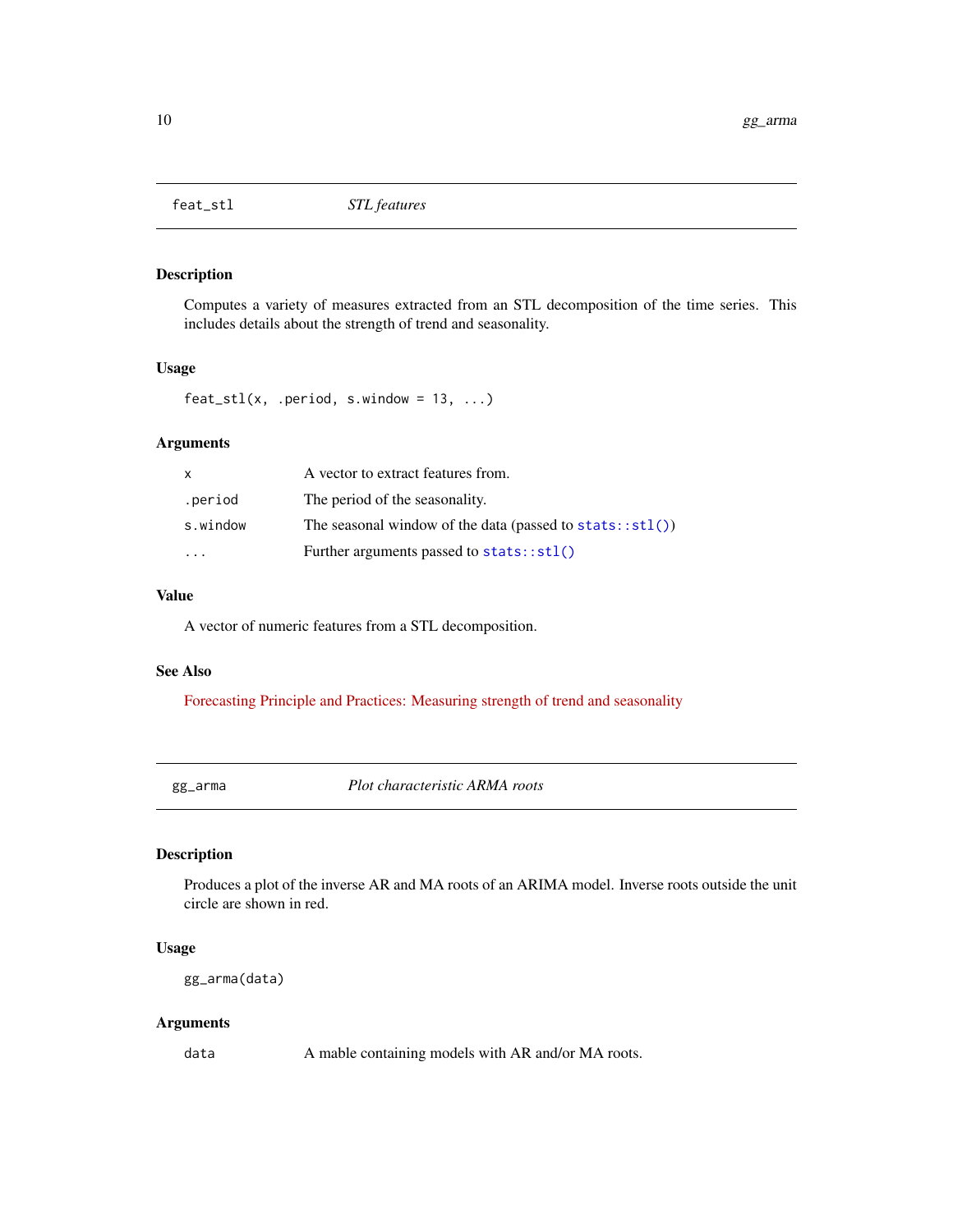#### <span id="page-10-0"></span> $gg\_{lag}$  11

#### Details

Only models which compute ARMA roots can be visualised with this function. That is to say, the glance() of the model contains ar\_roots and ma\_roots.

#### Value

A ggplot object the characteristic roots from ARMA components.

#### Examples

```
if (requireNamespace("fable", quietly = TRUE)) {
library(fable)
library(tsibble)
library(dplyr)
tsibbledata::aus_retail %>%
  filter(
    State == "Victoria",
    Industry == "Cafes, restaurants and catering services"
  ) %>%
  model(ARIMA(Turnover ~ pdq(0,1,1) + PDQ(0,1,1))) %>%
  gg_arma()
}
```
gg\_lag *Lag plots*

#### Description

A lag plot shows the time series against lags of itself. It is often coloured the seasonal period to identify how each season correlates with others.

#### Usage

```
gg_lag(
  data,
  y = NULL,period = NULL,
  lags = 1:9,geom = c("path", "point"),arrow = FALSE,
  ...
\mathcal{L}
```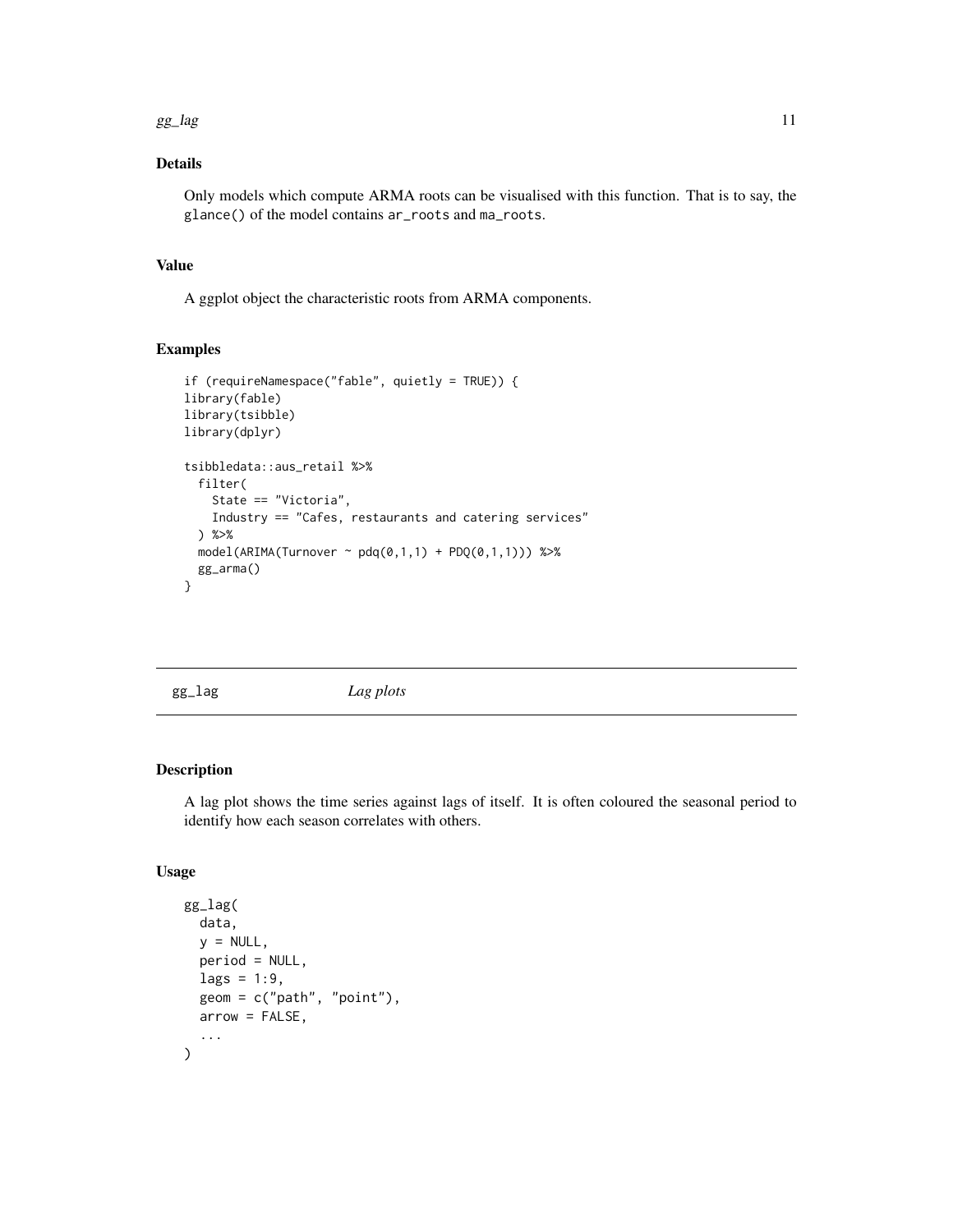#### <span id="page-11-0"></span>Arguments

| data     | A tidy time series object (tsibble)                                                                                                                                                                        |
|----------|------------------------------------------------------------------------------------------------------------------------------------------------------------------------------------------------------------|
| y        | The variable to plot (a bare expression). If NULL, it will automatically selected<br>from the data.                                                                                                        |
| period   | The seasonal period to display.                                                                                                                                                                            |
| lags     | A vector of lags to display as facets.                                                                                                                                                                     |
| geom     | The geometry used to display the data.                                                                                                                                                                     |
| arrow    | Arrow specification to show the direction in the lag path. If TRUE, an appropri-<br>ate default arrow will be used. Alternatively, a user controllable arrow created<br>with $grid$ : arrow() can be used. |
| $\cdots$ | Additional arguments passed to the geom.                                                                                                                                                                   |

#### Value

A ggplot object showing a lag plot of a time series.

#### Examples

```
library(tsibble)
library(dplyr)
tsibbledata::aus_retail %>%
  filter(
    State == "Victoria",
    Industry == "Cafes, restaurants and catering services"
  ) %>%
  gg_lag(Turnover)
```
<span id="page-11-1"></span>gg\_season *Seasonal plot*

#### Description

Produces a time series seasonal plot. A seasonal plot is similar to a regular time series plot, except the x-axis shows data from within each season. This plot type allows the underlying seasonal pattern to be seen more clearly, and is especially useful in identifying years in which the pattern changes.

#### Usage

```
gg_season(
  data,
 y = NULL,period = NULL,
  facet_period = NULL,
  max_col = 15,
  polar = FALSE,
```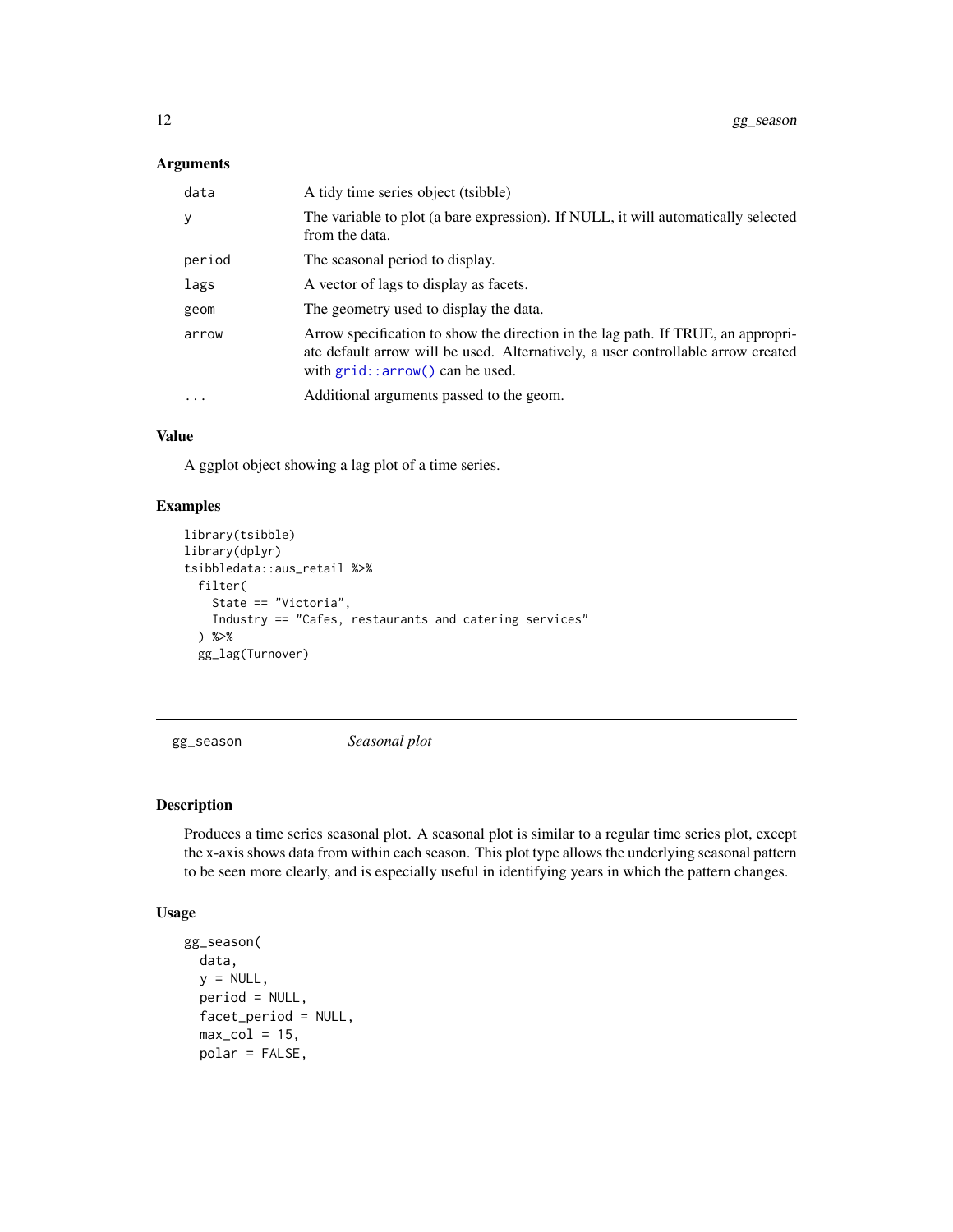#### gg\_season 13

```
labels = c("none", "left", "right", "both"),
  ...
\mathcal{L}
```
#### Arguments

| data          | A tidy time series object (tsibble)                                                                                                                                                                                                                                                                                                       |
|---------------|-------------------------------------------------------------------------------------------------------------------------------------------------------------------------------------------------------------------------------------------------------------------------------------------------------------------------------------------|
| У             | The variable to plot (a bare expression). If NULL, it will automatically selected<br>from the data.                                                                                                                                                                                                                                       |
| period        | The seasonal period to display.                                                                                                                                                                                                                                                                                                           |
| facet_period  | A secondary seasonal period to facet by (typically smaller than period).                                                                                                                                                                                                                                                                  |
| $max_{1}$ col | The maximum number of colours to display on the plot. If the number of sea-<br>sonal periods in the data is larger than $max_{\text{col}}$ , the plot will not include a colour.<br>Use $max_{\text{col}} = \emptyset$ to never colour the lines, or Inf to always colour the lines. If<br>labels are used, then max_col will be ignored. |
| polar         | If TRUE, the season plot will be shown on polar coordinates.                                                                                                                                                                                                                                                                              |
| labels        | Position of the labels for seasonal period identifier.                                                                                                                                                                                                                                                                                    |
| $\ddotsc$     | Additional arguments passed to geom_line()                                                                                                                                                                                                                                                                                                |

#### Value

A ggplot object showing a seasonal plot of a time series.

#### References

Hyndman and Athanasopoulos (2019) Forecasting: principles and practice, 3rd edition, OTexts: Melbourne, Australia. https://OTexts.org/fpp3/

#### Examples

```
library(tsibble)
library(dplyr)
tsibbledata::aus_retail %>%
  filter(
   State == "Victoria",
   Industry == "Cafes, restaurants and catering services"
  ) %>%
  gg_season(Turnover)
```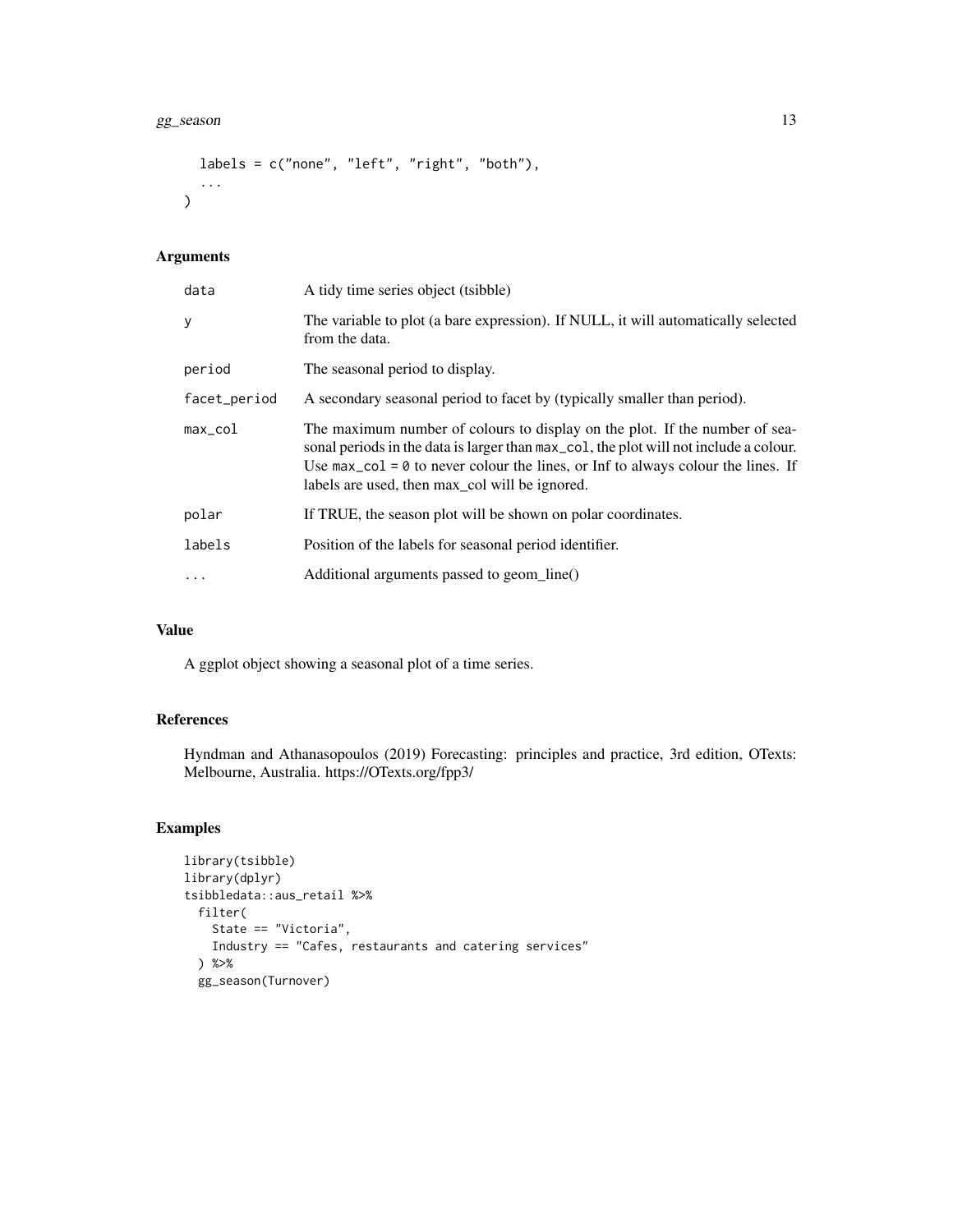<span id="page-13-0"></span>

A seasonal subseries plot facets the time series by each season in the seasonal period. These facets form smaller time series plots consisting of data only from that season. If you had several years of monthly data, the resulting plot would show a separate time series plot for each month. The first subseries plot would consist of only data from January. This case is given as an example below.

#### Usage

 $gg\_subseries(data, y = NULL, period = NULL, ...)$ 

#### Arguments

| data      | A tidy time series object (tsibble)                                                                 |
|-----------|-----------------------------------------------------------------------------------------------------|
| V         | The variable to plot (a bare expression). If NULL, it will automatically selected<br>from the data. |
| period    | The seasonal period to display.                                                                     |
| $\ddotsc$ | Additional arguments passed to geom_line()                                                          |

#### Details

The horizontal lines are used to represent the mean of each facet, allowing easy identification of seasonal differences between seasons. This plot is particularly useful in identifying changes in the seasonal pattern over time.

similar to a seasonal plot ([gg\\_season\(\)](#page-11-1)), and

#### Value

A ggplot object showing a seasonal subseries plot of a time series.

#### References

Hyndman and Athanasopoulos (2019) Forecasting: principles and practice, 3rd edition, OTexts: Melbourne, Australia. https://OTexts.org/fpp3/

#### Examples

```
library(tsibble)
library(dplyr)
tsibbledata::aus_retail %>%
 filter(
   State == "Victoria",
   Industry == "Cafes, restaurants and catering services"
 ) %>%
```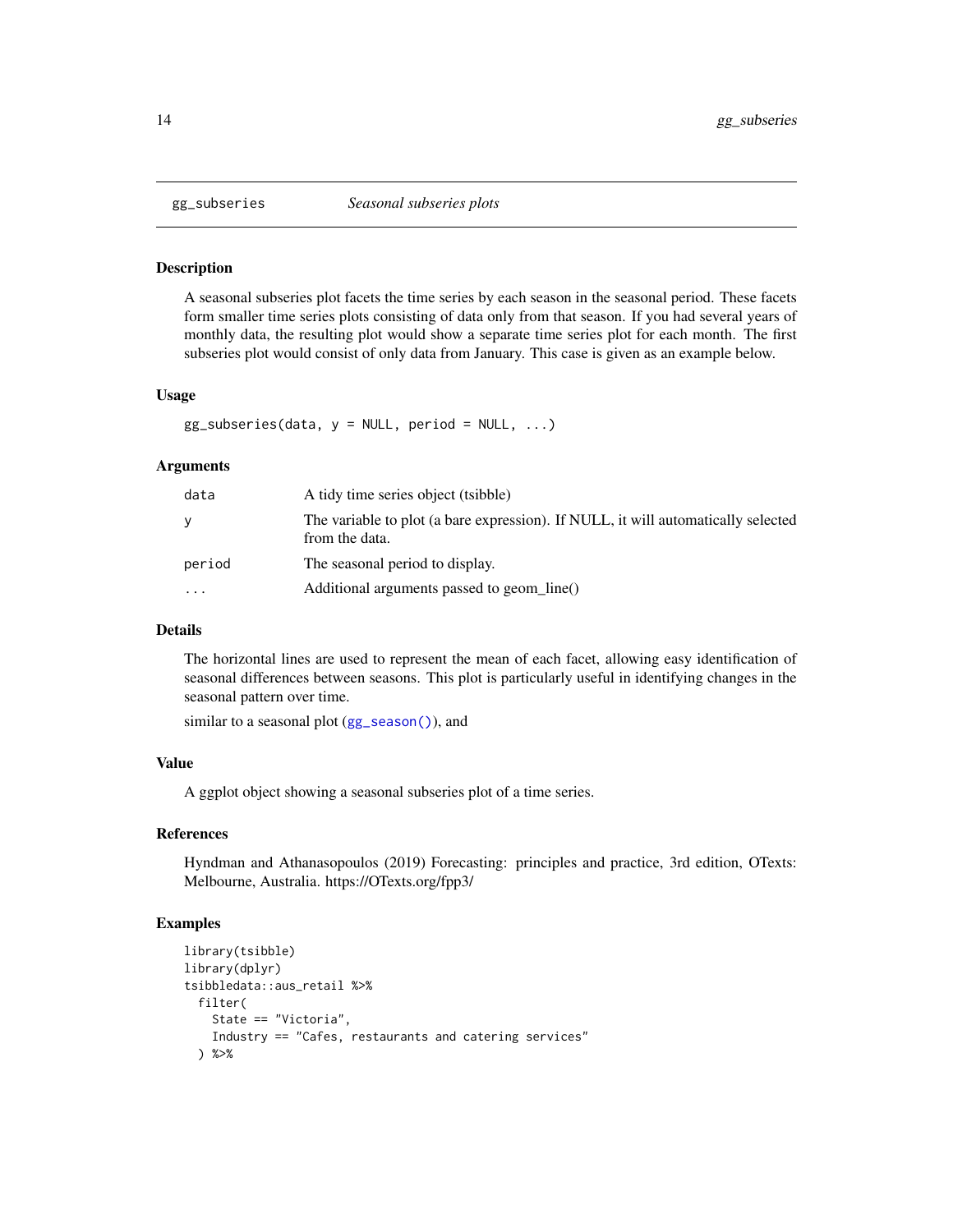#### <span id="page-14-0"></span>gg\_tsdisplay 15

gg\_subseries(Turnover)

<span id="page-14-1"></span>gg\_tsdisplay *Ensemble of time series displays*

#### Description

Plots a time series along with its ACF along with an customisable third graphic of either a PACF, histogram, lagged scatterplot or spectral density.

#### Usage

```
gg_tsdisplay(
 data,
 y = NULL,plot_type = c("auto", "partial", "season", "histogram", "scatter", "spectrum"),
 lag_max = NULL)
```
#### Arguments

| data      | A tidy time series object (tsibble)                                                                                                                                                                                                     |
|-----------|-----------------------------------------------------------------------------------------------------------------------------------------------------------------------------------------------------------------------------------------|
| y         | The variable to plot (a bare expression). If NULL, it will automatically selected<br>from the data.                                                                                                                                     |
| plot_type | type of plot to include in lower right corner. By default ("auto") a season plot<br>will be shown for seasonal data, a spectrum plot will be shown for non-seasonal<br>data without missing values, and a PACF will be shown otherwise. |
| $lag_max$ | maximum lag at which to calculate the acf. Default is $10*log10(N/m)$ where N<br>is the number of observations and m the number of series. Will be automatically<br>limited to one less than the number of observations in the series.  |

#### Value

A list of ggplot objects showing useful plots of a time series.

#### Author(s)

Rob J Hyndman & Mitchell O'Hara-Wild

#### References

Hyndman and Athanasopoulos (2019) *Forecasting: principles and practice*, 3rd edition, OTexts: Melbourne, Australia. <https://OTexts.org/fpp3/>

#### See Also

[plot.ts](#page-0-0), [ACF](#page-2-1), [spec.ar](#page-0-0)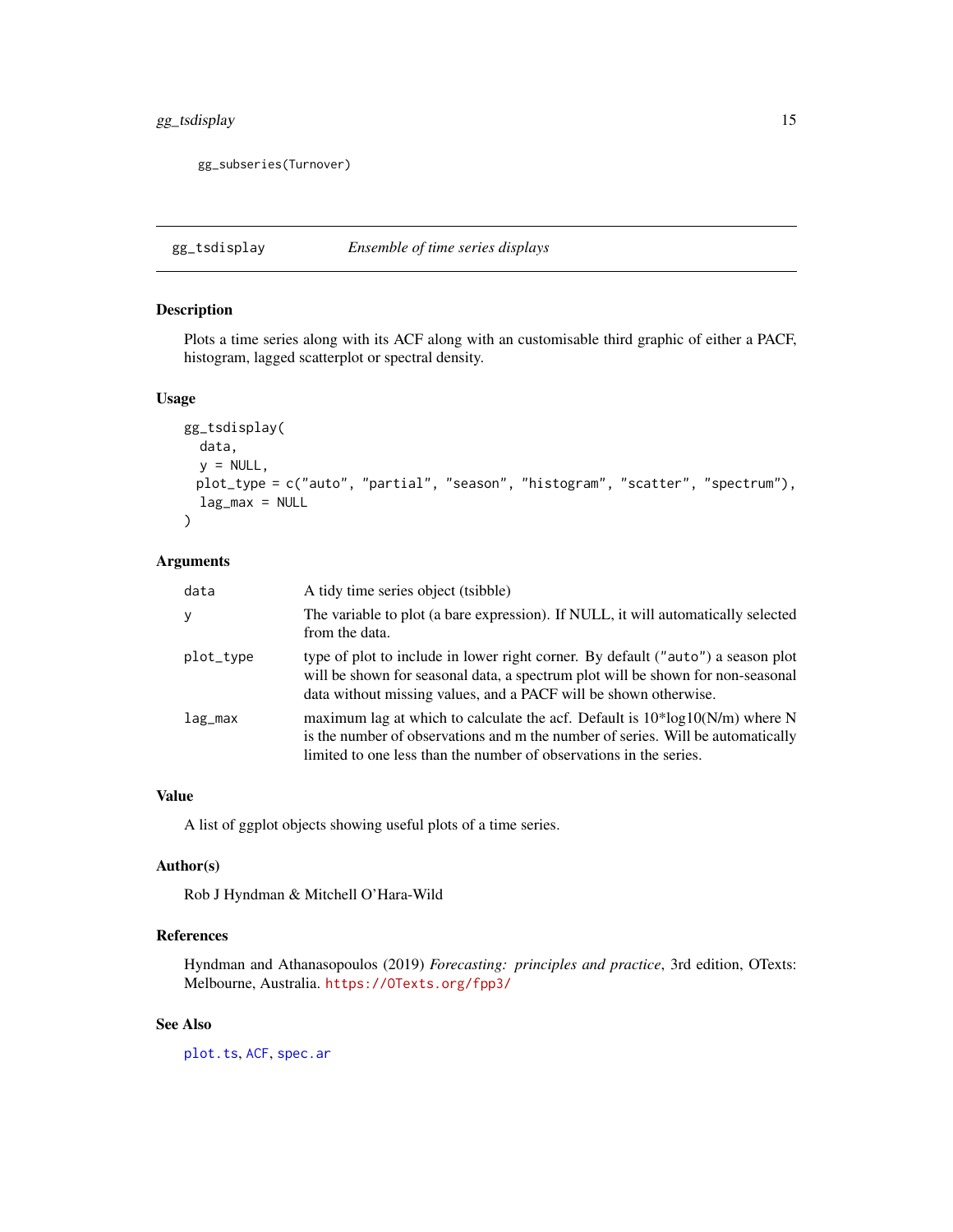#### Examples

```
library(tsibble)
library(dplyr)
tsibbledata::aus_retail %>%
  filter(
   State == "Victoria",
   Industry == "Cafes, restaurants and catering services"
  ) %>%
  gg_tsdisplay(Turnover)
```
gg\_tsresiduals *Ensemble of time series residual diagnostic plots*

#### Description

Plots the residuals using a time series plot, ACF and histogram.

#### Usage

```
gg_tsresiduals(data, ...)
```
#### Arguments

| data              | A mable containing one model with residuals.   |
|-------------------|------------------------------------------------|
| $\cdot\cdot\cdot$ | Additional arguments passed to gg_tsdisplay(). |

#### Value

A list of ggplot objects showing a useful plots of a time series model's residuals.

#### References

Hyndman and Athanasopoulos (2019) *Forecasting: principles and practice*, 3rd edition, OTexts: Melbourne, Australia. <https://OTexts.org/fpp3/>

#### See Also

[gg\\_tsdisplay\(\)](#page-14-1)

#### Examples

```
if (requireNamespace("fable", quietly = TRUE)) {
library(fable)
tsibbledata::aus_production %>%
  model(ETS(Beer)) %>%
  gg_tsresiduals()
}
```
<span id="page-15-0"></span>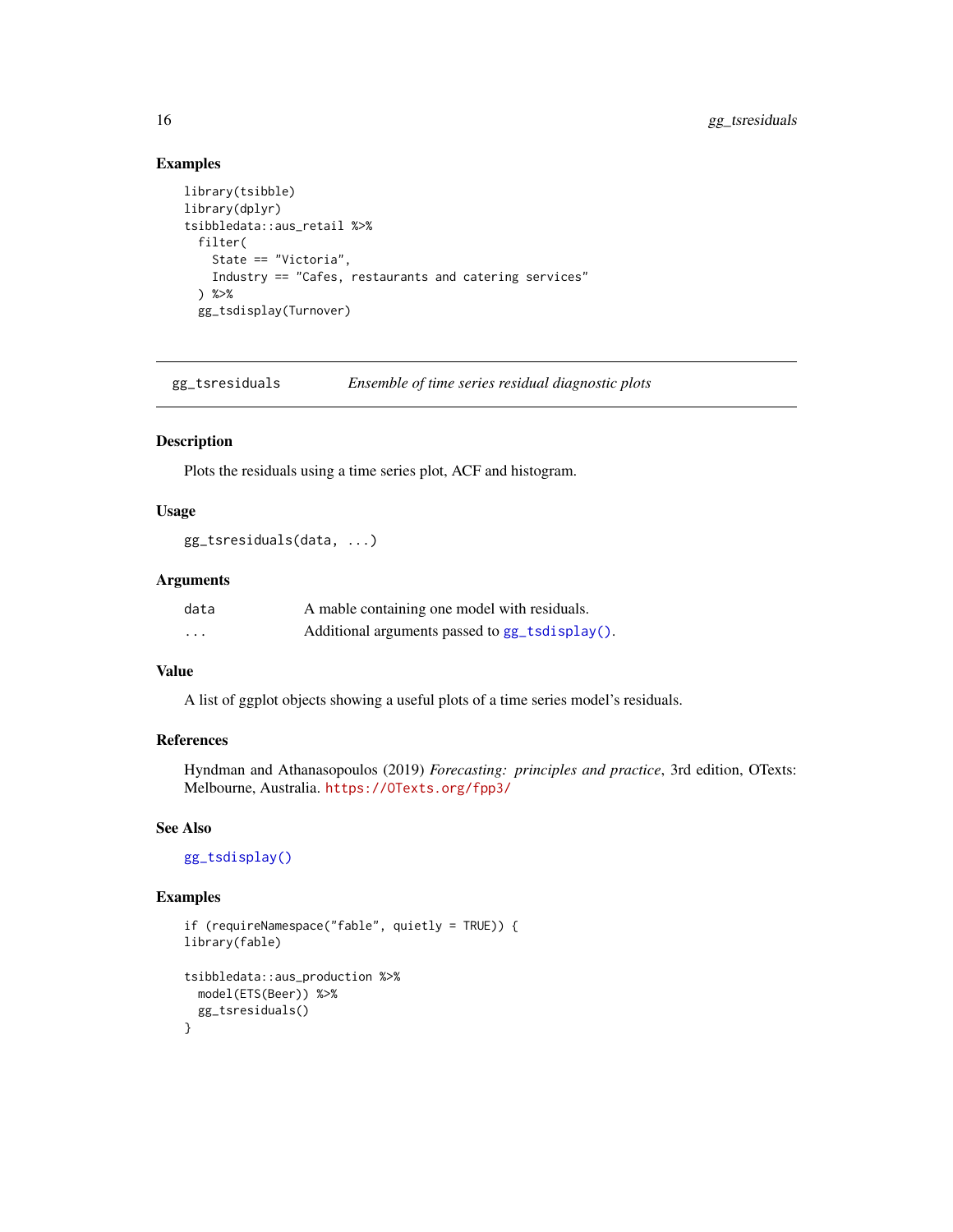<span id="page-16-0"></span>

Applies Guerrero's (1993) method to select the lambda which minimises the coefficient of variation for subseries of x.

#### Usage

guerrero(x, lower =  $-1$ , upper = 2, .period = 2L)

#### Arguments

| X       | A numeric vector. The data used to identify the transformation parameter lambda.                              |
|---------|---------------------------------------------------------------------------------------------------------------|
| lower   | The lower bound for lambda.                                                                                   |
| upper   | The upper bound for lambda.                                                                                   |
| .period | The length of each subseries (usually the length of seasonal period). Subseries<br>length must be at least 2. |

#### Value

A Box Cox transformation parameter (lambda) chosen by Guerrero's method.

#### References

Box, G. E. P. and Cox, D. R. (1964) An analysis of transformations. JRSS B 26 211–246.

Guerrero, V.M. (1993) Time-series analysis supported by power transformations. Journal of Forecasting, 12, 37–48.

| ljung_box | Portmanteau tests |  |
|-----------|-------------------|--|
|           |                   |  |

#### Description

Compute the Box–Pierce or Ljung–Box test statistic for examining the null hypothesis of independence in a given time series. These are sometimes known as 'portmanteau' tests.

#### Usage

```
ljung_box(x, lag = 1, dof = 0, ...)
box_pierce(x, lag = 1, dof = 0, ...)
portmanteau_tests
```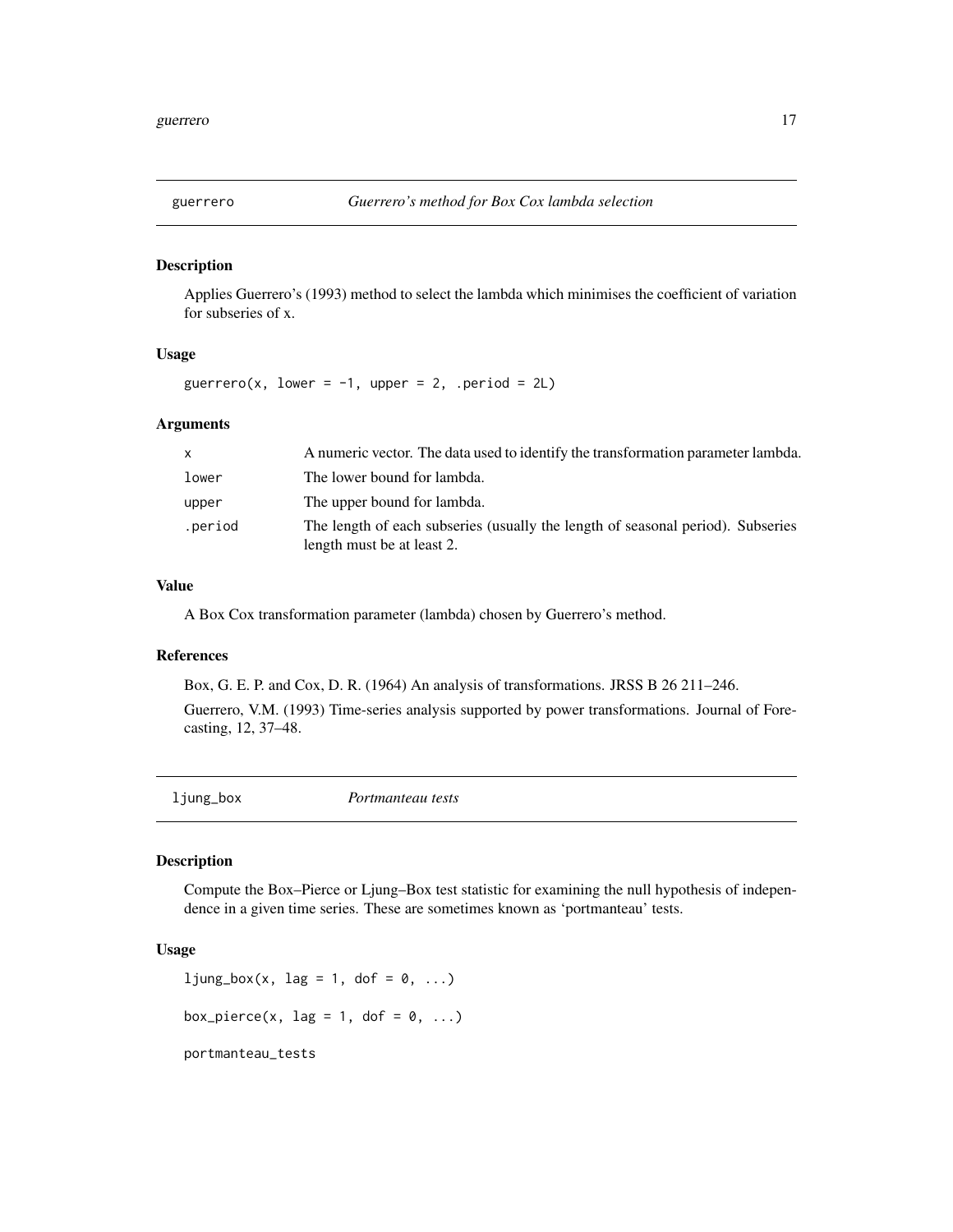#### <span id="page-17-0"></span>Arguments

|          | A numeric vector                                                                   |
|----------|------------------------------------------------------------------------------------|
| lag      | The number of lag autocorrelation coefficients to use in calculating the statistic |
| dof      | Degrees of freedom of the fitted model (useful if $x$ is a series of residuals).   |
| $\cdots$ | Unused.                                                                            |

#### Format

An object of class list of length 2.

#### Value

A vector of numeric features for the test's statistic and p-value.

#### See Also

[stats::Box.test\(\)](#page-0-0)

#### Examples

ljung\_box(rnorm(100))

box\_pierce(rnorm(100))

n\_crossing\_points *Number of crossing points*

#### Description

Computes the number of times a time series crosses the median.

#### Usage

n\_crossing\_points(x)

#### Arguments

x a univariate time series

#### Value

A numeric value.

#### Author(s)

Earo Wang and Rob J Hyndman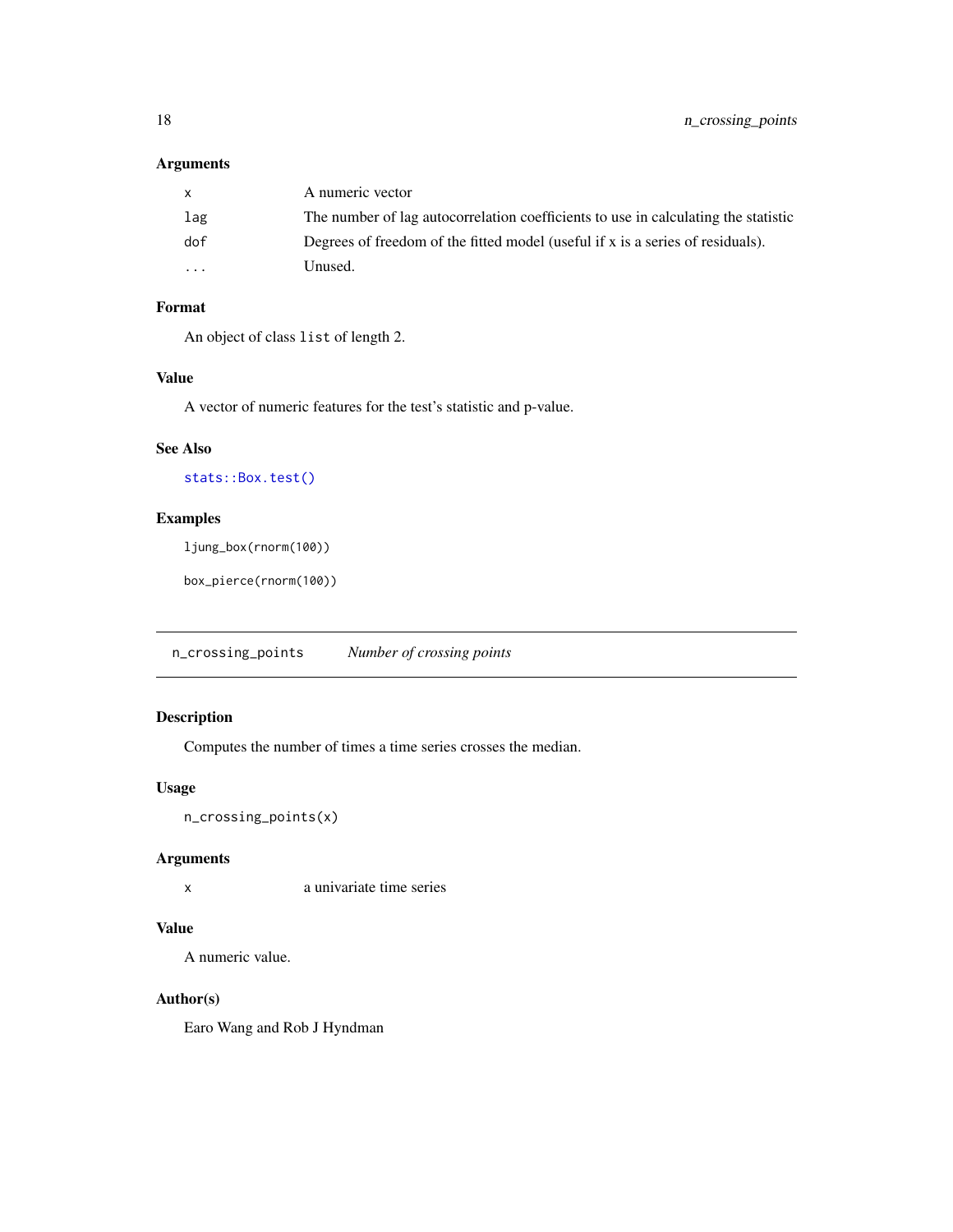<span id="page-18-0"></span>n\_flat\_spots *Number of flat spots*

#### Description

Number of flat spots in a time series

#### Usage

n\_flat\_spots(x)

#### Arguments

x a vector

#### Value

A numeric value.

#### Author(s)

Earo Wang and Rob J Hyndman

| scale_cf_lag | lagged datetime scales This set of scales defines new scales for lagged |
|--------------|-------------------------------------------------------------------------|
|              | <i>time structures.</i>                                                 |

#### Description

lagged datetime scales This set of scales defines new scales for lagged time structures.

#### Usage

scale\_x\_cf\_lag(...)

#### Arguments

... Further arguments to be passed on to scale\_x\_continuous()

#### Value

A ggproto object inheriting from Scale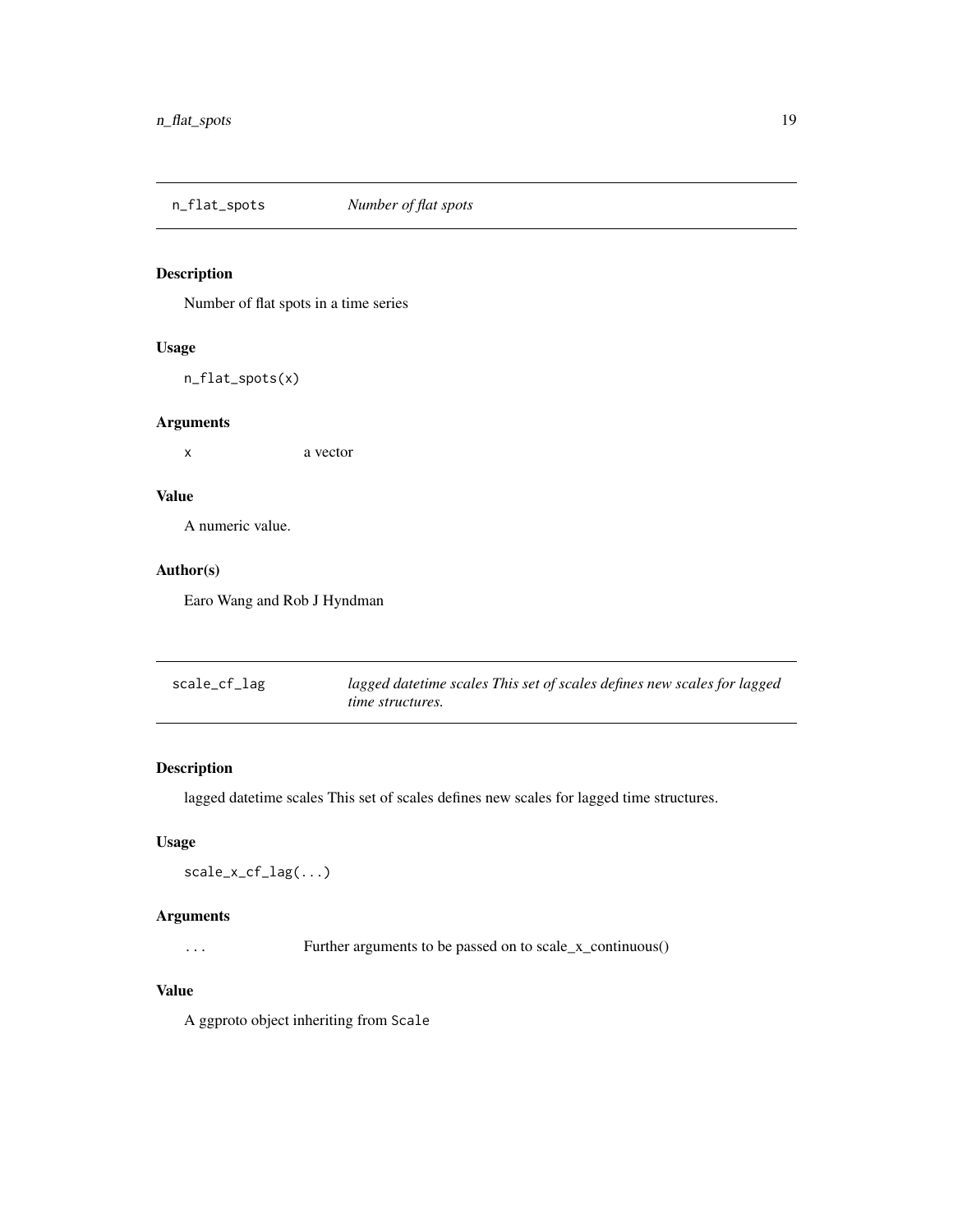<span id="page-19-0"></span>shift\_level\_max *Sliding window features*

#### Description

Computes feature of a time series based on sliding (overlapping) windows. shift\_level\_max finds the largest mean shift between two consecutive windows. shift\_var\_max finds the largest var shift between two consecutive windows. shift\_kl\_max finds the largest shift in Kulback-Leibler divergence between two consecutive windows.

#### Usage

```
shift\_level\_max(x, .size = NULL, .period = 1)shift\_var_max(x, .size = NULL, .period = 1)shift_kl_max(x, .size = NULL, .period = 1)
```
#### Arguments

|         | a univariate time series                                                           |
|---------|------------------------------------------------------------------------------------|
| .size   | size of sliding window, if NULL size will be automatically chosen using<br>.period |
| .period | The seasonal period (optional)                                                     |

#### Details

Computes the largest level shift and largest variance shift in sliding mean calculations

#### Value

A vector of 2 values: the size of the shift, and the time index of the shift.

#### Author(s)

Earo Wang, Rob J Hyndman and Mitchell O'Hara-Wild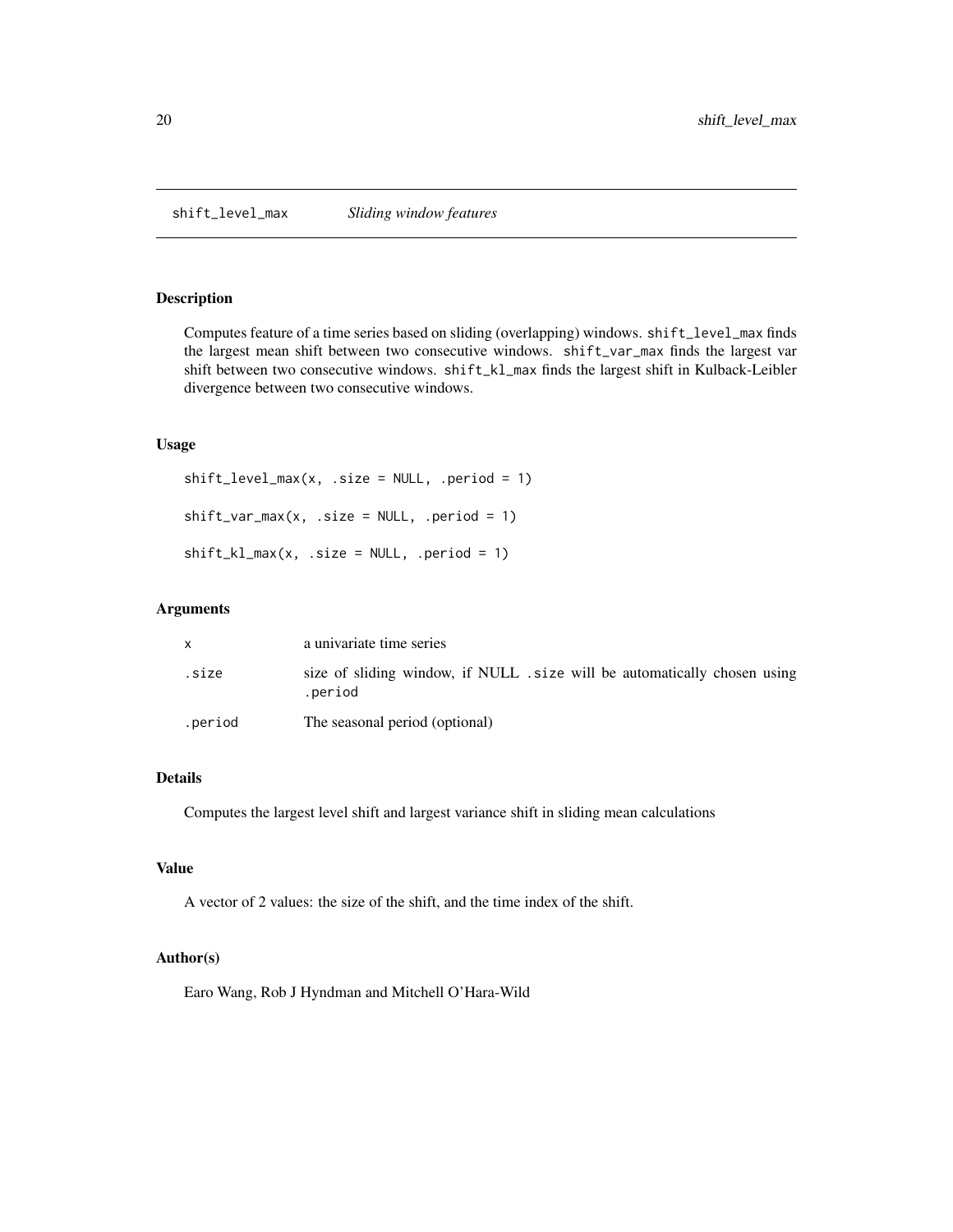<span id="page-20-0"></span>Computes a statistic based on the Lagrange Multiplier (LM) test of Engle (1982) for autoregressive conditional heteroscedasticity (ARCH). The statistic returned is the  $R<sup>2</sup>$  value of an autoregressive model of order lags applied to  $x^2$ .

#### Usage

 $stat_arch_lm(x, lags = 12, demean = TRUE)$ 

#### Arguments

| $\mathsf{x}$ | a univariate time series                           |
|--------------|----------------------------------------------------|
| lags         | Number of lags to use in the test                  |
| demean       | Should data have mean removed before test applied? |

#### Value

A numeric value.

#### Author(s)

Yanfei Kang

STL *Multiple seasonal decomposition by Loess*

#### Description

Decompose a time series into seasonal, trend and remainder components. Seasonal components are estimated iteratively using STL. Multiple seasonal periods are allowed. The trend component is computed for the last iteration of STL. Non-seasonal time series are decomposed into trend and remainder only. In this case, [supsmu](#page-0-0) is used to estimate the trend. Optionally, the time series may be Box-Cox transformed before decomposition. Unlike [stl](#page-0-0), mstl is completely automated.

#### Usage

```
STL(formula, iterations = 2, ...)
```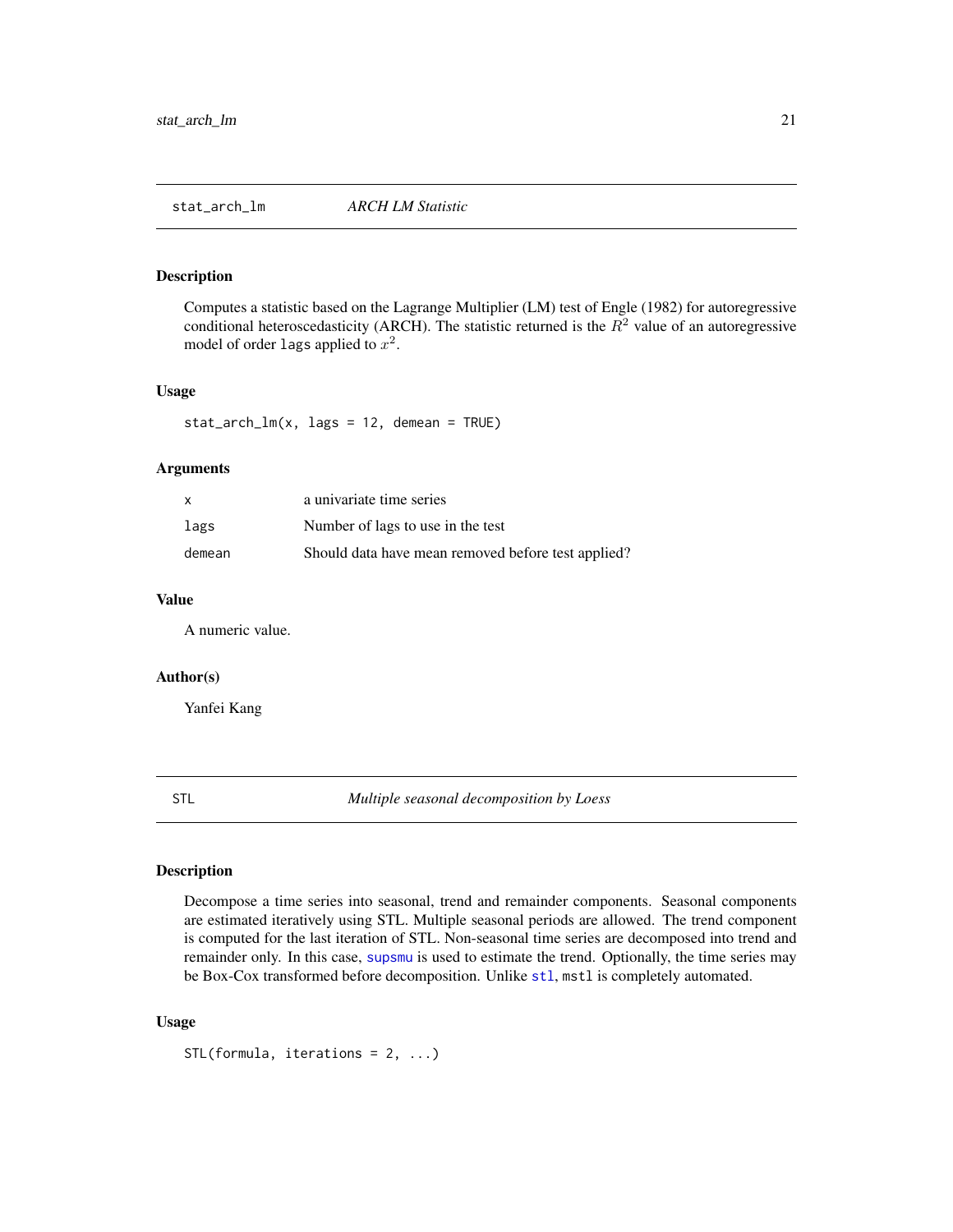#### <span id="page-21-0"></span>Arguments

| formula                 | Decomposition specification (see "Specials" section).         |
|-------------------------|---------------------------------------------------------------|
| iterations              | Number of iterations to use to refine the seasonal component. |
| $\cdot$ $\cdot$ $\cdot$ | Other arguments passed to $stats::st1()$ .                    |

#### Value

A [fabletools::dable\(\)](#page-0-0) containing the decomposed trend, seasonality and remainder from the STL decomposition.

#### Specials

trend: The trend special is used to specify the trend extraction parameters.

trend(window, degree, jump)

window The span (in lags) of the loess window, which should be odd. If NULL, the default, nextodd(ceiling( $(1.5*period)$ ) / degree The degree of locally-fitted polynomial. Should be zero or one.

jump Integers at least one to increase speed of the respective smoother. Linear interpolation happens between every jumpt

season: The season special is used to specify the season extraction parameters.

season(period = NULL, window = 13, degree, jump)

period The periodic nature of the seasonality. This can be either a number indicating the number of observations in each se window The span (in lags) of the loess window, which should be odd. If the window is set to "periodic" or Inf, the seasonal pathtern will be fixed. The should be odd. If the window is set to "periodic" or Inf, the seasonal degree The degree of locally-fitted polynomial. Should be zero or one.

jump Integers at least one to increase speed of the respective smoother. Linear interpolation happens between every jumpt

lowpass: The lowpass special is used to specify the low-pass filter parameters.

lowpass(window, degree, jump)

window The span (in lags) of the loess window of the low-pass filter used for each subseries. Defaults to the smallest odd in degree The degree of locally-fitted polynomial. Must be zero or one.

jump Integers at least one to increase speed of the respective smoother. Linear interpolation happens between every jumpt

#### References

R. B. Cleveland, W. S. Cleveland, J.E. McRae, and I. Terpenning (1990) STL: A Seasonal-Trend Decomposition Procedure Based on Loess. Journal of Official Statistics, 6, 3–73.

#### See Also

[stl](#page-0-0), [supsmu](#page-0-0)

#### Examples

as\_tsibble(USAccDeaths) %>%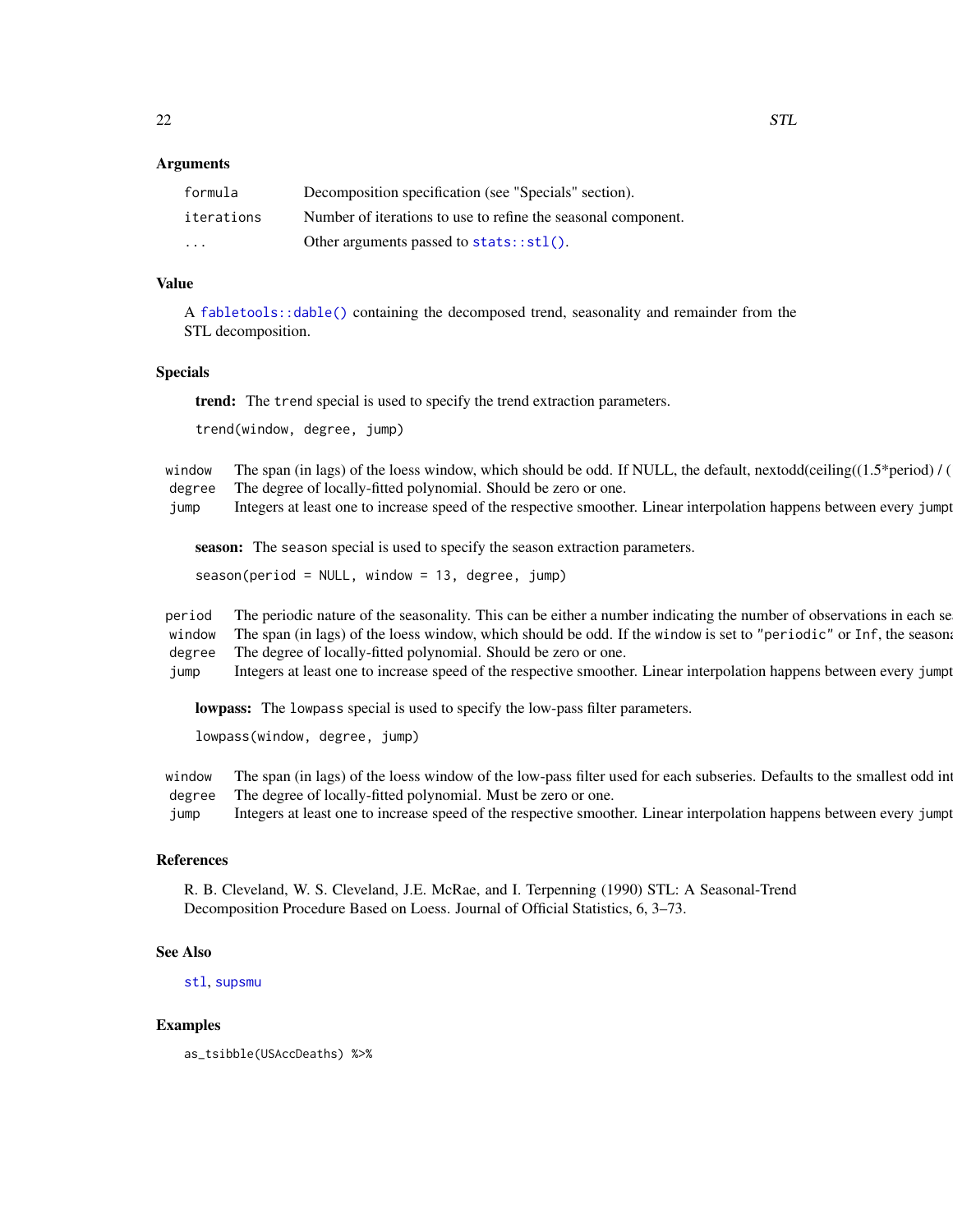#### <span id="page-22-0"></span>unitroot\_kpss 23

```
model(STL(value \sim trend(window = 10))) %>%
components()
```
unitroot\_kpss *Unit root tests*

#### Description

Performs a test for the existence of a unit root in the vector.

#### Usage

```
unitroot_kpss(x, type = c("mu", "tau"), lags = c("short", "long", "nil"), ...)
```

```
unitroot_pp(
  x,
  type = c("Z-tau", "Z-alpha"),
 model = c("constant", "trend"),
 lags = c("short", "long"),...
\lambda
```
#### Arguments

| x     | A vector to be tested for the unit root.                  |
|-------|-----------------------------------------------------------|
| type  | Type of deterministic part.                               |
| lags  | Maximum number of lags used for error term correction.    |
| .     | Arguments passed to unit root test function.              |
| model | Determines the deterministic part in the test regression. |

#### Details

unitroot\_kpss computes the statistic for the Kwiatkowski et al. unit root test with linear trend and lag 1.

unitroot\_pp computes the statistic for the ''Z-tau" version of Phillips & Perron unit root test with constant trend and lag 1.

#### Value

A vector of numeric features for the test's statistic and p-value.

#### See Also

```
urca::ur.kpss()
urca::ur.pp()
```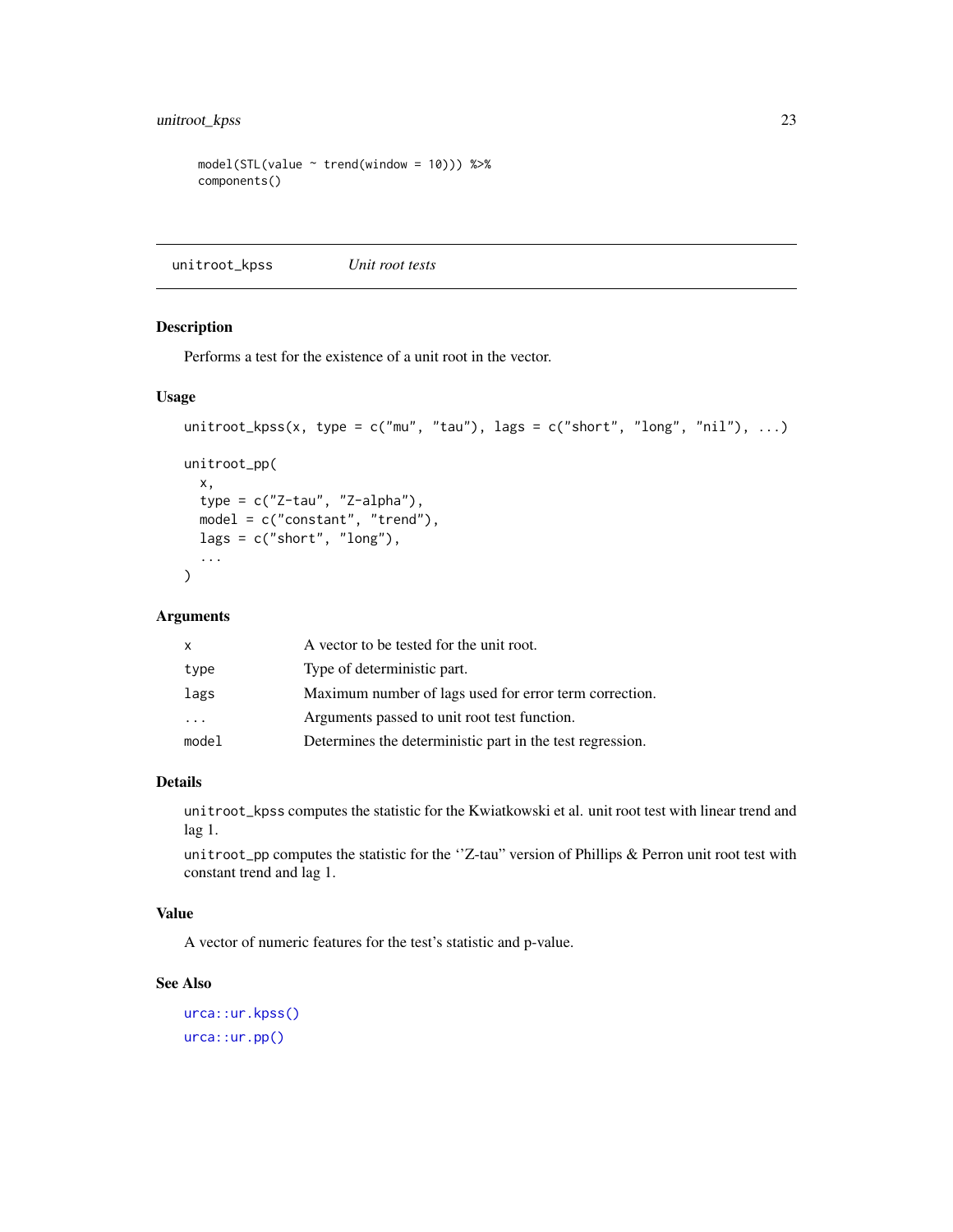<span id="page-23-0"></span>

Use a unit root function to determine the minimum number of differences necessary to obtain a stationary time series.

#### Usage

```
unitroot_ndiffs(
 x,
  alpha = 0.05,
 unitroot_fn = ~unitroot_kpss(.)["kpss_pvalue"],
 differences = 0:2,
  ...
\mathcal{L}unitroot_nsdiffs(
  x,
  alpha = 0.05,
 unitroot_fn = \simfeat_stl(., .period)[2] < 0.64,
 differences = 0:2,
  .period = 1,
  ...
)
```
#### Arguments

| X           | A vector to be tested for the unit root.                             |
|-------------|----------------------------------------------------------------------|
| alpha       | The level of the test.                                               |
| unitroot_fn | A function (or lambda) that provides a p-value for a unit root test. |
| differences | The possible differences to consider.                                |
| $\cdot$     | Additional arguments passed to the unitroot_fn function              |
| .period     | The period of the seasonality.                                       |

#### Value

A numeric corresponding to the minimum required differences for stationarity.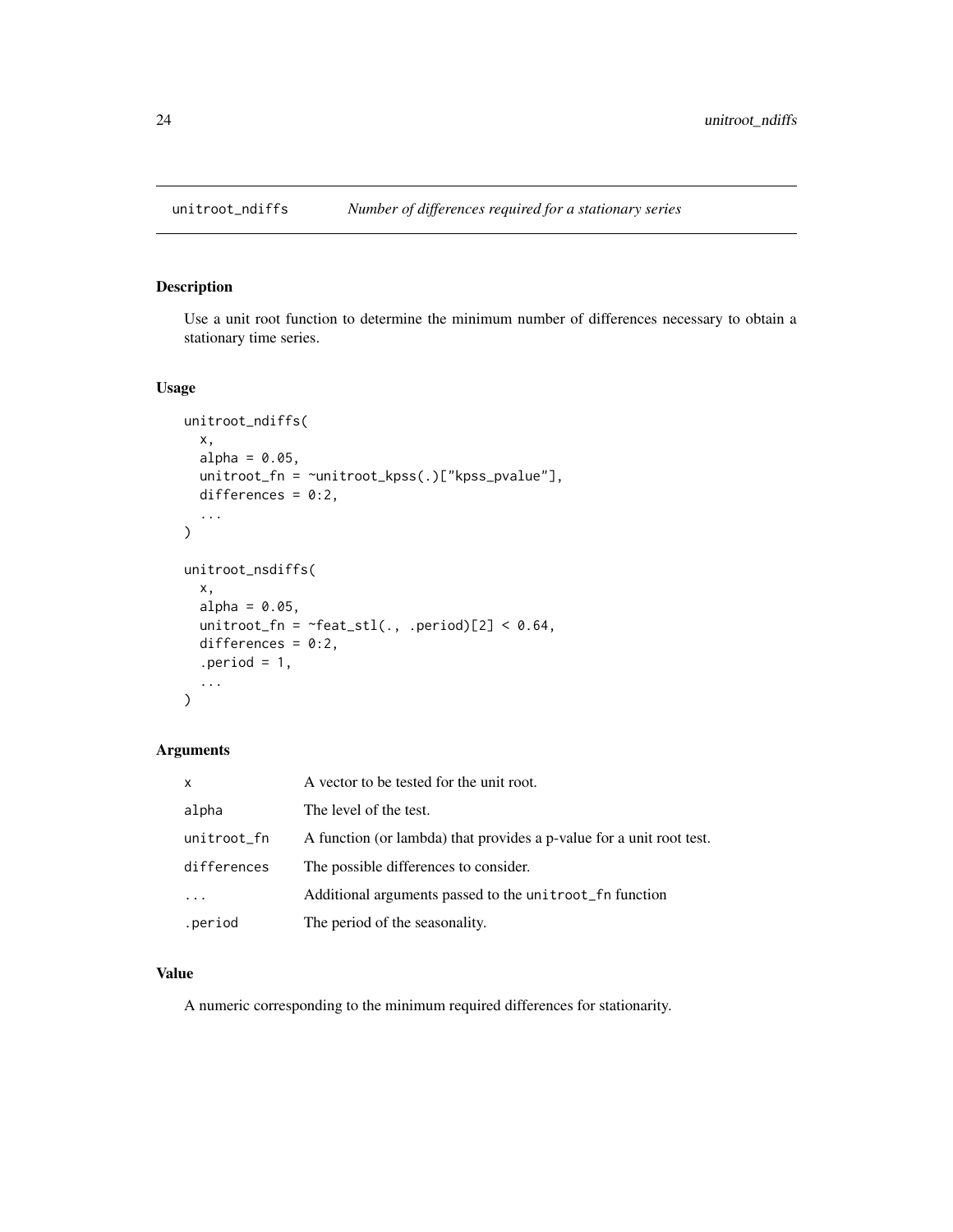<span id="page-24-0"></span>

Computes feature of a time series based on tiled (non-overlapping) windows. Means or variances are produced for all tiled windows. Then stability is the variance of the means, while lumpiness is the variance of the variances.

#### Usage

```
var[tiled_var(x, .size = NULL, .period = 1)
var_tiled_mean(x, .size = NULL, .period = 1)
```
#### Arguments

|         | a univariate time series                                                           |
|---------|------------------------------------------------------------------------------------|
| .size   | size of sliding window, if NULL size will be automatically chosen using<br>.period |
| .period | The seasonal period (optional)                                                     |

#### Value

A numeric vector of length 2 containing a measure of lumpiness and a measure of stability.

#### Author(s)

Earo Wang and Rob J Hyndman